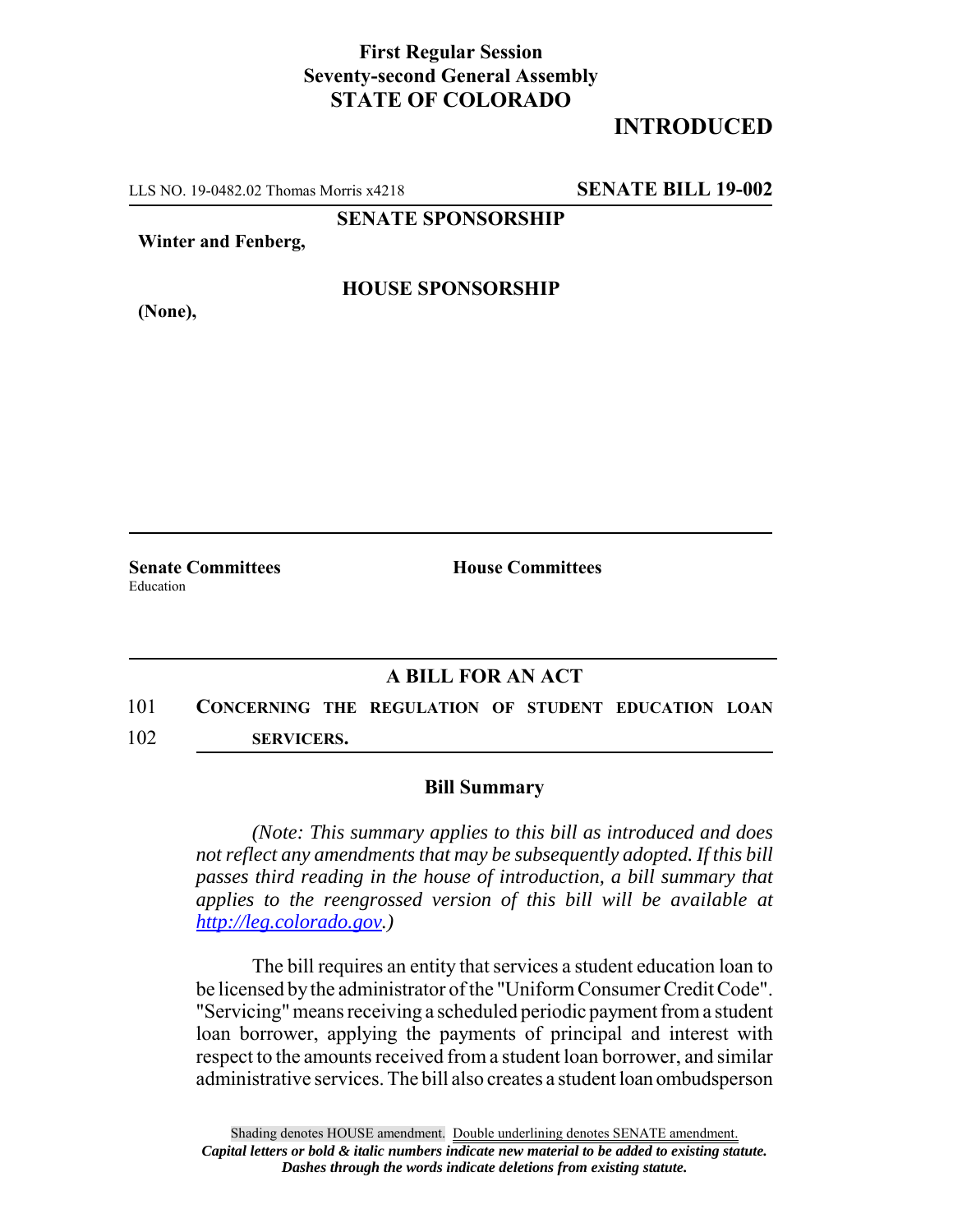to provide timely assistance to student loan borrowers.

*Be it enacted by the General Assembly of the State of Colorado:*

 **SECTION 1. Legislative declaration.** (1) The general assembly hereby:

(a) Finds that:

 (I) Student loan debt has reached a crisis point. More than 44,000,000 individuals in the United States owe some amount of student loan debt. Total student loan debt in the United States currently exceeds \$1.48 trillion, surpassing both the amount of credit card debt and car loans. With tuition and other college costs on the rise, student loan debt continues to rise, with no clear reduction in sight.

 (II) According to the Institute for College Access and Success, 52 percent of Colorado's students graduate with student loan debt, with an average balance of \$26,530. There are approximately 761,000 student loan borrowers in Colorado, and the total student loan debt outstanding for Coloradans is approximately \$26 billion.

 (III) Student loan debt is a hindrance to the state's economy, preventing borrowers from achieving financial independence, buying property, starting businesses, and otherwise investing in Colorado's economy;

(b) Determines that:

 (I) Student loan servicers administer student loans, serving as a critical link between borrowers and lenders in managing accounts, processing payments, and communicating directly with borrowers. Despite this critical relationship, according to the federal consumer financial protection bureau (CFPB), there are no consistent, market-wide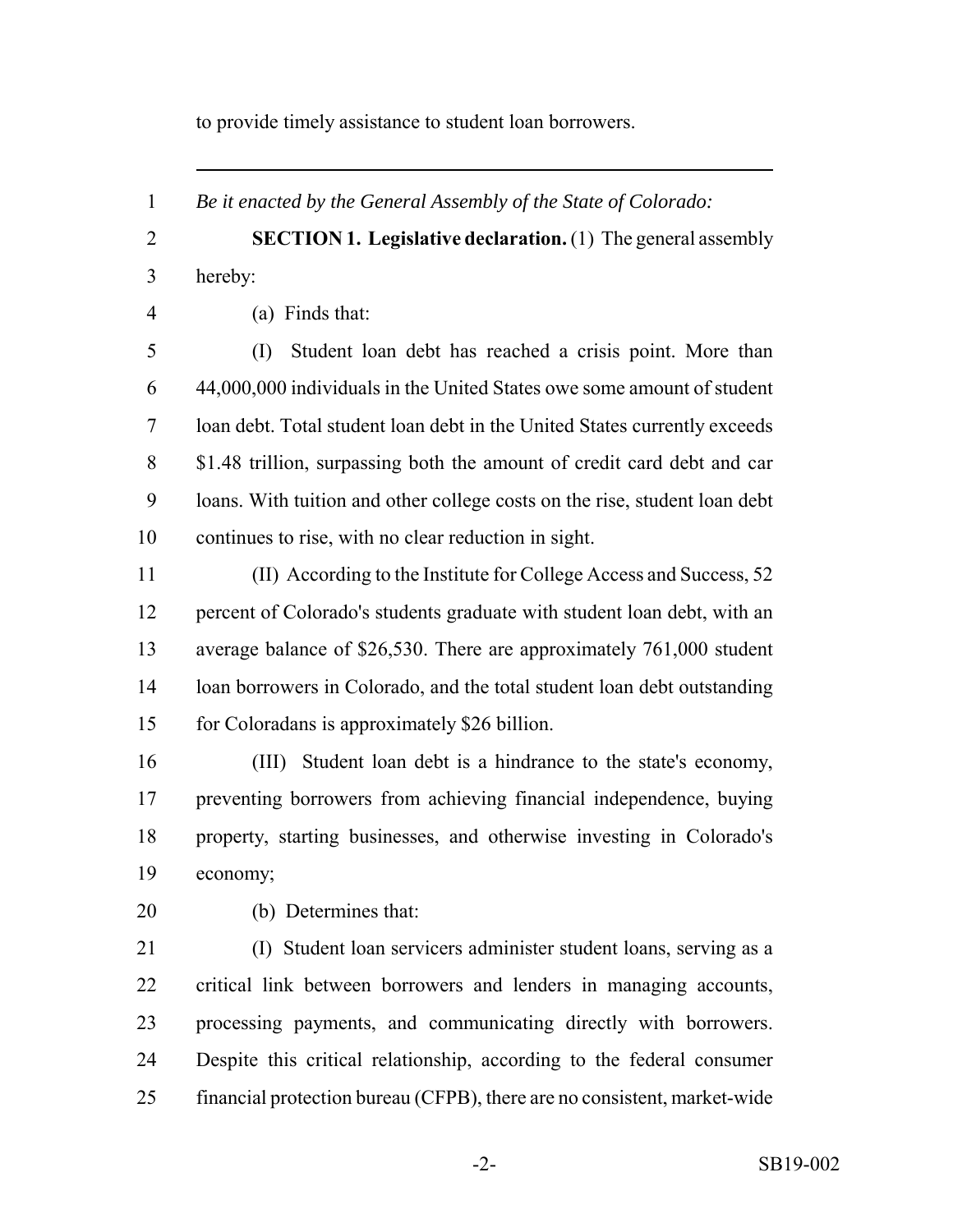federal standards for student loan servicing.

 (II) The CFPB released a report in September of 2015 that found that student loan borrowers encounter servicers that discourage borrower-friendly alternative payment plans, fail to respond to questions and payment processing errors, and fail to provide sufficient information to borrowers regarding payments, benefits, interest rates, and other charges; and

 (III) A report released in March of 2017 found that Coloradans complained to the CFPB 124 times about their student loan servicers in 2017 alone, and that nationally, complaints against servicers had 11 increased by 429 percent compared to data collected in 2016; and

 (c) Declares that the general assembly intends by the enactment of this act to promote all of the following:

 (I) Meaningful access to federal affordable repayment and loan forgiveness benefits;

 (II) Reliable information about student loans and loan repayment options; and

(III) Quality customer service and fair treatment.

 **SECTION 2.** In Colorado Revised Statutes, **add** 5-2-311 as follows:

 **5-2-311. Student loan servicers - definitions - report - fund - rules - repeal.** (1) **Definitions.** AS USED IN THIS SECTION AND WITH REGARD TO STUDENT EDUCATION LOANS, STUDENT LOAN SERVICERS, AND STUDENT LOAN BORROWERS ONLY:

 (a) "RECORD" MEANS INFORMATION THAT IS INSCRIBED ON A TANGIBLE MEDIUM OR THAT IS STORED IN AN ELECTRONIC OR OTHER MEDIUM AND IS RETRIEVABLE IN PERCEIVABLE FORM.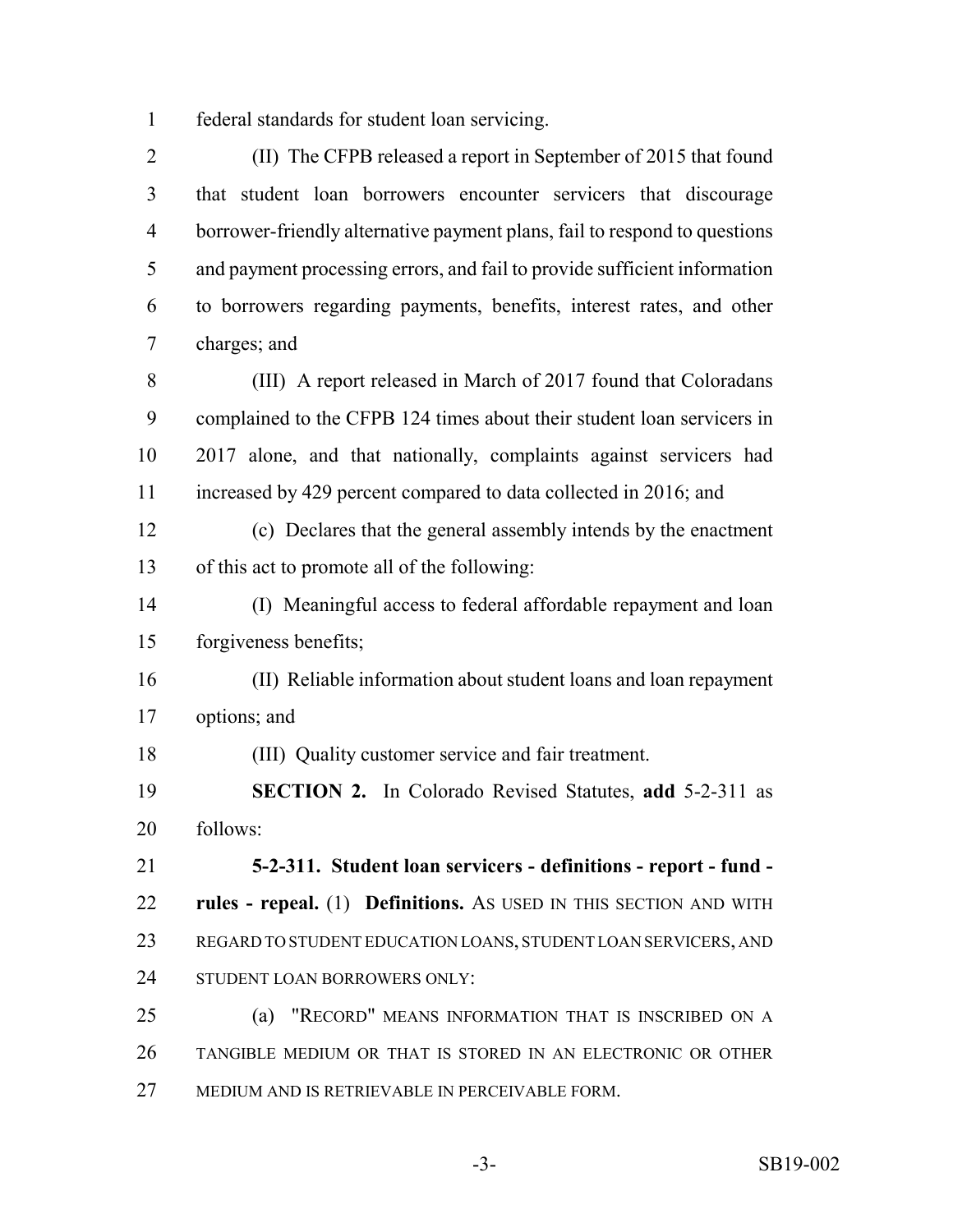(b) "SERVICING" MEANS:

 (I) RECEIVING A SCHEDULED PERIODIC PAYMENT FROM A STUDENT LOAN BORROWER PURSUANT TO THE TERMS OF A STUDENT EDUCATION LOAN;

 (II) APPLYING THE PAYMENTS OF PRINCIPAL, INTEREST, AND SUCH OTHER PAYMENTS WITH RESPECT TO THE AMOUNTS RECEIVED FROM A STUDENT LOAN BORROWER AS MAY BE REQUIRED PURSUANT TO THE TERMS OF A STUDENT EDUCATION LOAN; AND

 (III) PERFORMING OTHER ADMINISTRATIVE SERVICES WITH RESPECT TO A STUDENT EDUCATION LOAN.

 (c) "STUDENT EDUCATION LOAN" MEANS A CONSUMER CREDIT TRANSACTION THAT IS NOT, BUT FOR THIS SECTION, A CONSUMER CREDIT TRANSACTION FOR WHICH A LICENSE IS REQUIRED PURSUANT TO SECTION 5-2-301, AND THAT IS USED TO FINANCE EDUCATION OR OTHER SCHOOL-RELATED EXPENSES; EXCEPT THAT, FOR PURPOSES OF IMPLEMENTING THIS SECTION IN CONNECTION WITH OTHER PROVISIONS OF THIS PART 3 ONLY, A CONSUMER CREDIT TRANSACTION INCLUDES THOSE TRANSACTIONS IN WHICH THE PRINCIPAL OR THE AMOUNT FINANCED EXCEEDS SEVENTY-FIVE THOUSAND DOLLARS.

20 (d) "STUDENT LOAN BORROWER" MEANS:

**(I) AN INDIVIDUAL WHO HAS RECEIVED OR AGREED TO PAY A** 22 STUDENT EDUCATION LOAN; OR

**(II)** AN INDIVIDUAL WHO SHARES RESPONSIBILITY WITH THE 24 INDIVIDUAL SPECIFIED IN SUBSECTION  $(1)(d)(I)$  OF THIS SECTION FOR REPAYING THE STUDENT EDUCATION LOAN.

 (e) "STUDENT LOAN SERVICER" MEANS A PERSON, WHEREVER LOCATED, RESPONSIBLE FOR THE SERVICING OF A STUDENT EDUCATION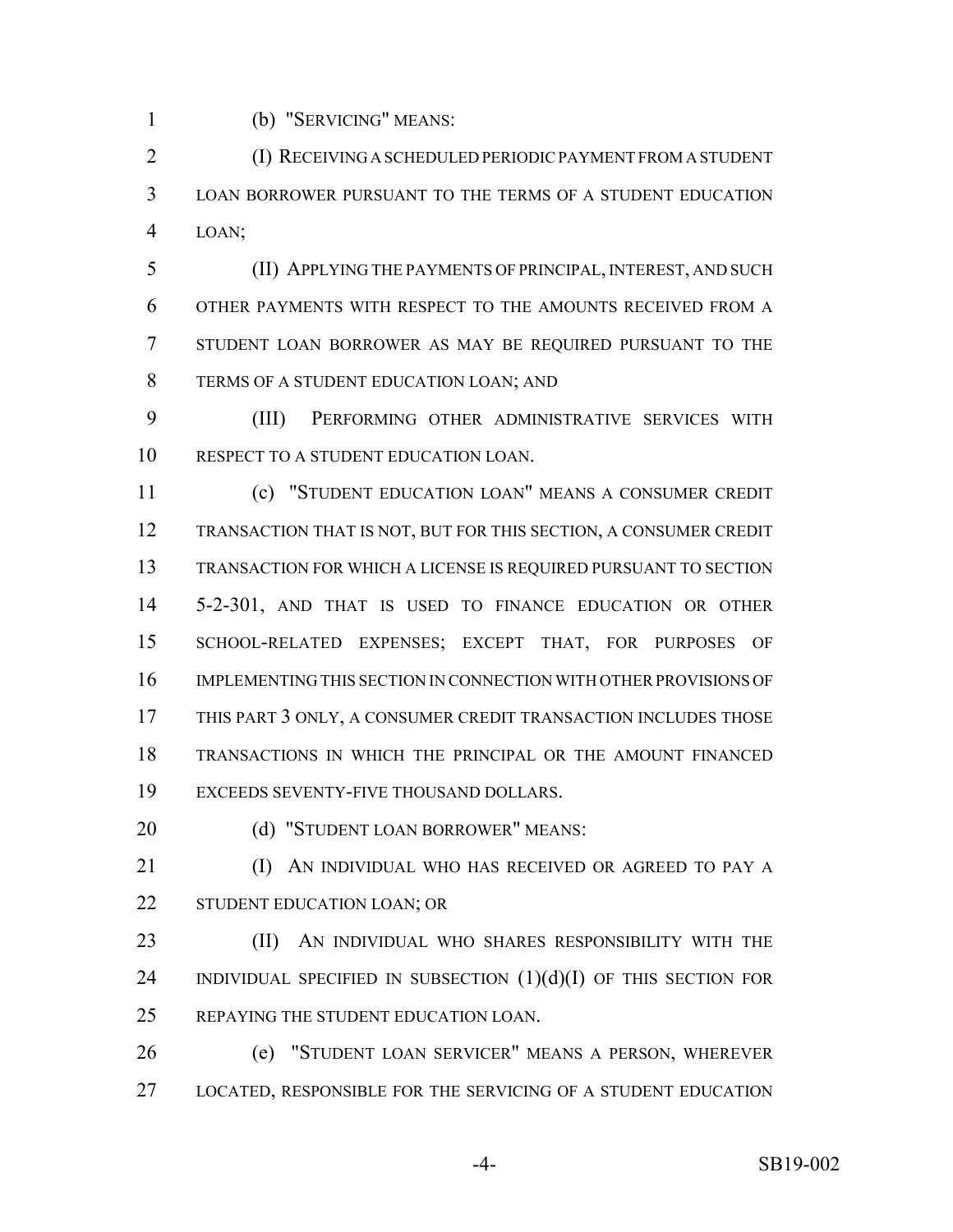LOAN TO A STUDENT LOAN BORROWER.

 (f) "SUPERVISED LENDER", FOR THE PURPOSES OF IMPLEMENTING THIS SECTION IN CONNECTION WITH OTHER PROVISIONS OF THIS PART 3 ONLY AND WITH REGARD TO THE SERVICING OF A STUDENT EDUCATION LOAN BY A STUDENT LOAN SERVICER ONLY, INCLUDES A STUDENT LOAN SERVICER.

 (2) **Student loan ombudsperson.** THE ADMINISTRATOR SHALL, USING LICENSING AND INVESTIGATION FEES COLLECTED PURSUANT TO 9 SUBSECTION (5) OF THIS SECTION, SUPPORT, MAINTAIN, AND DESIGNATE A STUDENT LOAN OMBUDSPERSON TO PROVIDE TIMELY ASSISTANCE TO 11 STUDENT LOAN BORROWERS. THE STUDENT LOAN OMBUDSPERSON, IN CONSULTATION WITH THE ADMINISTRATOR, SHALL:

 (a) **Complaints.** RECEIVE, REVIEW, AND ATTEMPT TO RESOLVE COMPLAINTS FROM STUDENT LOAN BORROWERS, INCLUDING IN COLLABORATION WITH INSTITUTIONS OF HIGHER EDUCATION, STUDENT LOAN SERVICERS, AND ANY OTHER PARTICIPANTS IN STUDENT LOAN LENDING, INCLUDING ORIGINATORS SERVICING THEIR OWN STUDENT EDUCATION LOANS;

 (b) **Data.** COMPILE AND ANALYZE DATA ON STUDENT LOAN BORROWER COMPLAINTS AS DESCRIBED IN SUBSECTION (2)(a) OF THIS SECTION;

 (c) **Assistance.** ASSIST STUDENT LOAN BORROWERS IN UNDERSTANDING THEIR RIGHTS AND RESPONSIBILITIES UNDER THE TERMS OF STUDENT EDUCATION LOANS;

 (d) **Information.** PROVIDE INFORMATION TO THE PUBLIC, AGENCIES, LEGISLATORS, AND OTHERS REGARDING THE PROBLEMS AND CONCERNS OF STUDENT LOAN BORROWERS AND MAKE RECOMMENDATIONS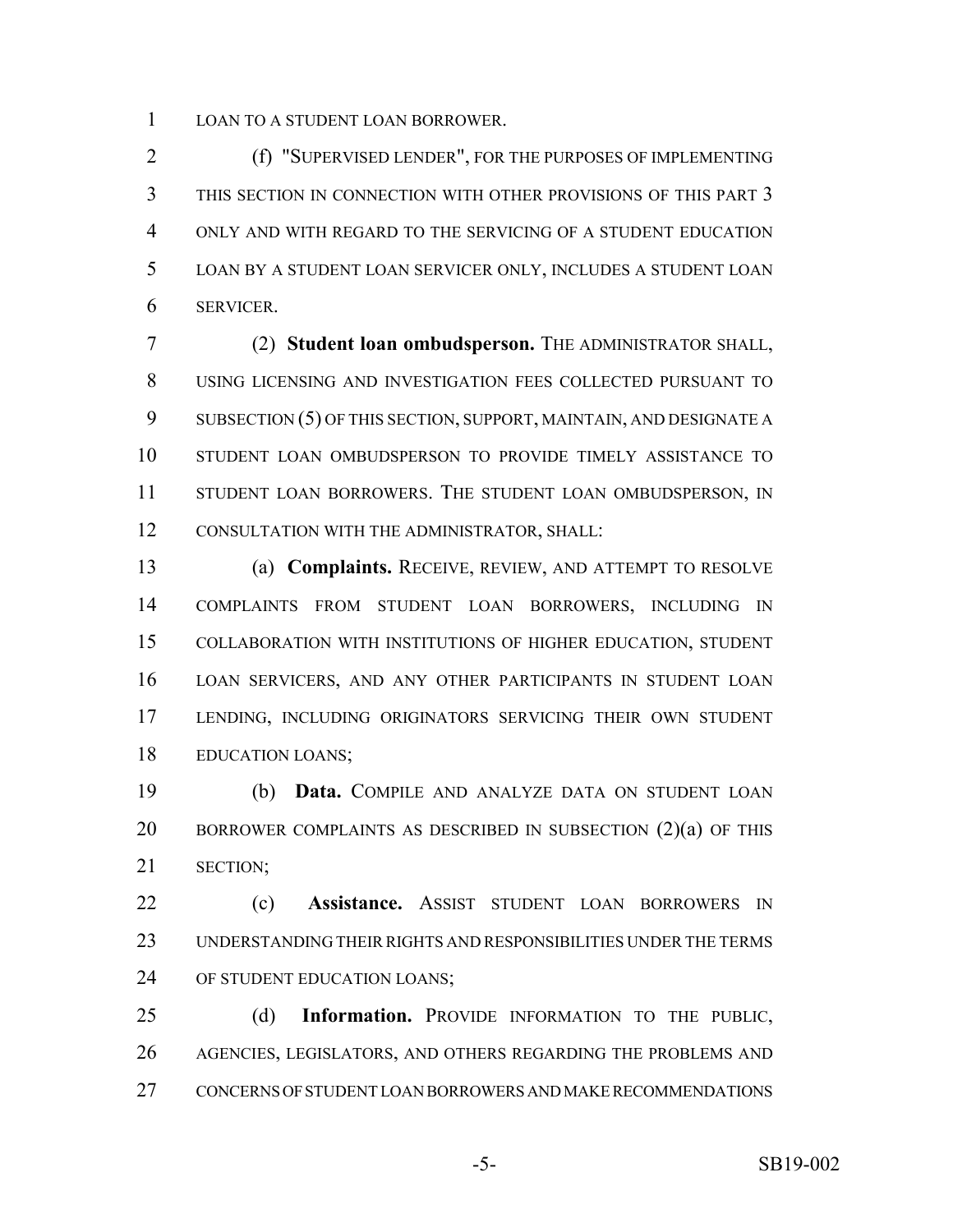1 FOR RESOLVING THOSE PROBLEMS AND CONCERNS;

 (e) **Laws, rules, and policies.** ANALYZE AND MONITOR THE DEVELOPMENT AND IMPLEMENTATION OF FEDERAL, STATE, AND LOCAL LAWS, ORDINANCES, REGULATIONS, RULES, AND POLICIES RELATING TO STUDENT LOAN BORROWERS AND RECOMMEND ANY NECESSARY CHANGES;

 (f) **Student loan history.** REVIEW THE COMPLETE STUDENT EDUCATION LOAN HISTORY FOR A STUDENT LOAN BORROWER WHO 8 PROVIDES WRITTEN CONSENT FOR THE REVIEW;

 (g) **Availability.** DISSEMINATE INFORMATION CONCERNING THE AVAILABILITY OF THE STUDENT LOAN OMBUDSPERSON TO ASSIST STUDENT LOAN BORROWERS AND POTENTIAL STUDENT LOAN BORROWERS, INCLUDING DISSEMINATING THE INFORMATION TO INSTITUTIONS OF HIGHER EDUCATION, STUDENT LOAN SERVICERS, AND ANY OTHER PARTICIPANTS IN 14 STUDENT EDUCATION LOAN LENDING WITH ANY SERVICING CONCERNS;

 (h) **Education course.** ESTABLISH AND MAINTAIN A STUDENT LOAN BORROWER EDUCATION COURSE WITHIN EXISTING RESOURCES THAT INCLUDES EDUCATIONAL PRESENTATIONS AND MATERIALS REGARDING STUDENT EDUCATION LOANS. THE COURSE MUST INCLUDE, BUT IS NOT LIMITED TO, KEY LOAN TERMS, DOCUMENTATION REQUIREMENTS, MONTHLY PAYMENT OBLIGATIONS, INCOME-BASED REPAYMENT OPTIONS, LOAN FORGIVENESS, AND DISCLOSURE REQUIREMENTS.

 (i) **Other actions.** TAKE ANY OTHER ACTIONS NECESSARY TO FULFILL THE DUTIES OF THE STUDENT LOAN OMBUDSPERSON AS SET FORTH 24 IN THIS SECTION.

 (3) (a) **Annual report.** THE ADMINISTRATOR SHALL SUBMIT A REPORT BY JANUARY 1 OF EACH YEAR TO THE JOINT STANDING COMMITTEES OF THE GENERAL ASSEMBLY HAVING JURISDICTION OVER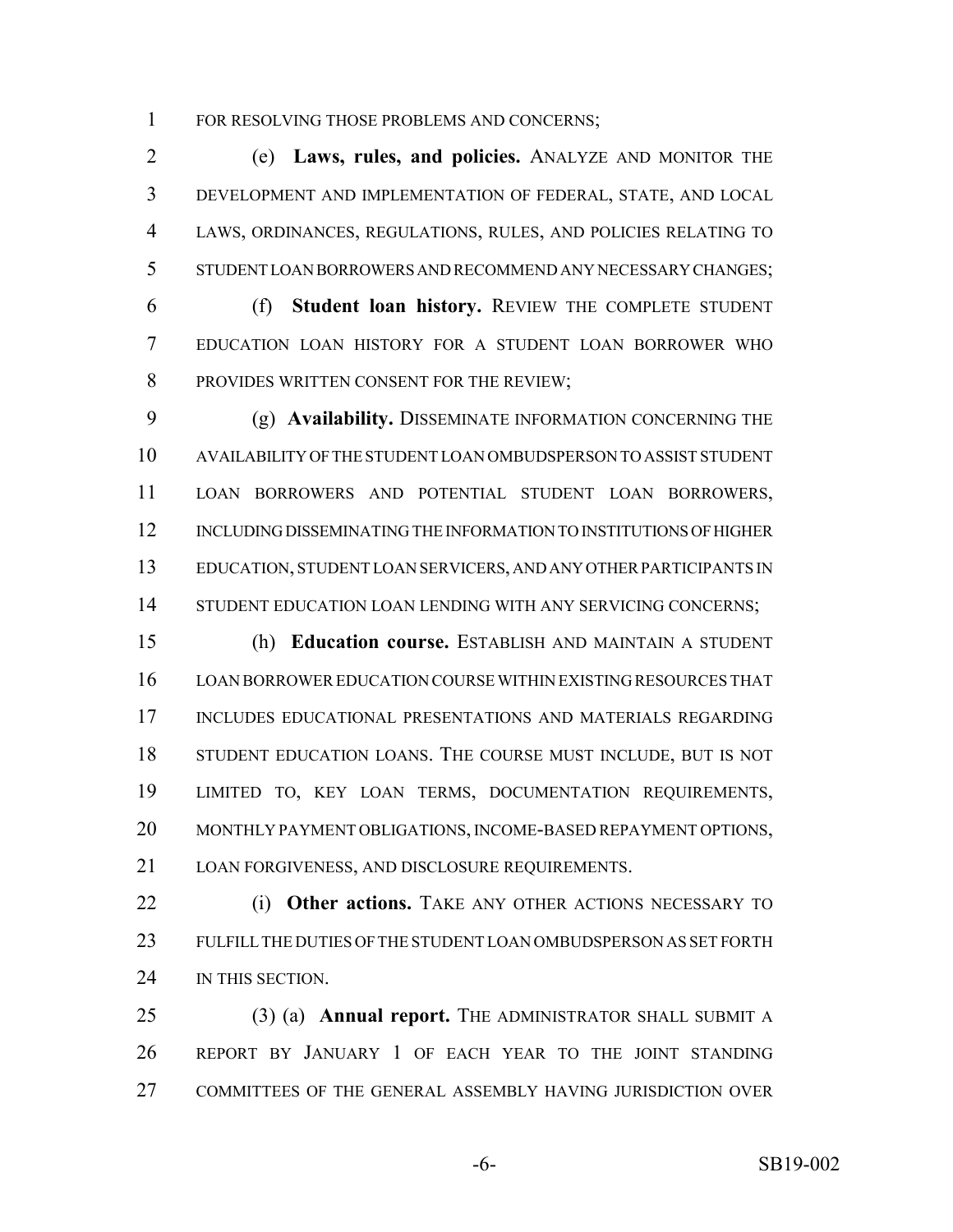EDUCATION, INSURANCE, AND FINANCIAL SERVICES MATTERS.THE REPORT MUST INCLUDE:

 (I) **Implementation.** A DESCRIPTION OF ACTIONS TAKEN WITH RESPECT TO THE IMPLEMENTATION OF THIS SECTION;

 (II) **Effectiveness.** AN ASSESSMENT OF THE OVERALL EFFECTIVENESS OF THE STUDENT LOAN OMBUDSPERSON; AND

 (III) **Additional steps.** RECOMMENDATIONS REGARDING ADDITIONAL STEPS FOR THE ADMINISTRATOR TO GAIN REGULATORY CONTROL OVER LICENSING AND ENFORCEMENT WITH RESPECT TO STUDENT LOAN SERVICERS.

 (b) THIS SUBSECTION (3) IS REPEALED, EFFECTIVE SEPTEMBER 1, 2023.

 (4) **Student loan ombudsperson and student loan servicer licensing fund.** (a) THE STUDENT LOAN OMBUDSPERSON AND STUDENT LOAN SERVICER LICENSING FUND, REFERRED TO IN THIS SECTION AS THE "FUND", IS HEREBY CREATED IN THE STATE TREASURY. THE FUND CONSISTS OF LICENSING AND INVESTIGATION FEES COLLECTED PURSUANT 18 TO SUBSECTION (5) OF THIS SECTION, ANY OTHER MONEY REQUIRED BY LAW TO BE DEPOSITED IN THE FUND, AND ANY OTHER MONEY THAT THE GENERAL ASSEMBLY MAY APPROPRIATE OR TRANSFER TO THE FUND.

21 (b) THE STATE TREASURER SHALL CREDIT ALL INTEREST AND INCOME DERIVED FROM THE DEPOSIT AND INVESTMENT OF MONEY IN THE 23 FUND TO THE FUND.

 (c) SUBJECT TO ANNUAL APPROPRIATION BY THE GENERAL ASSEMBLY, THE ADMINISTRATOR SHALL EXPEND MONEY HELD IN THE FUND TO ADMINISTER THIS SECTION.

(5) **Application.** (a) A PERSON SEEKING TO ACT WITHIN THIS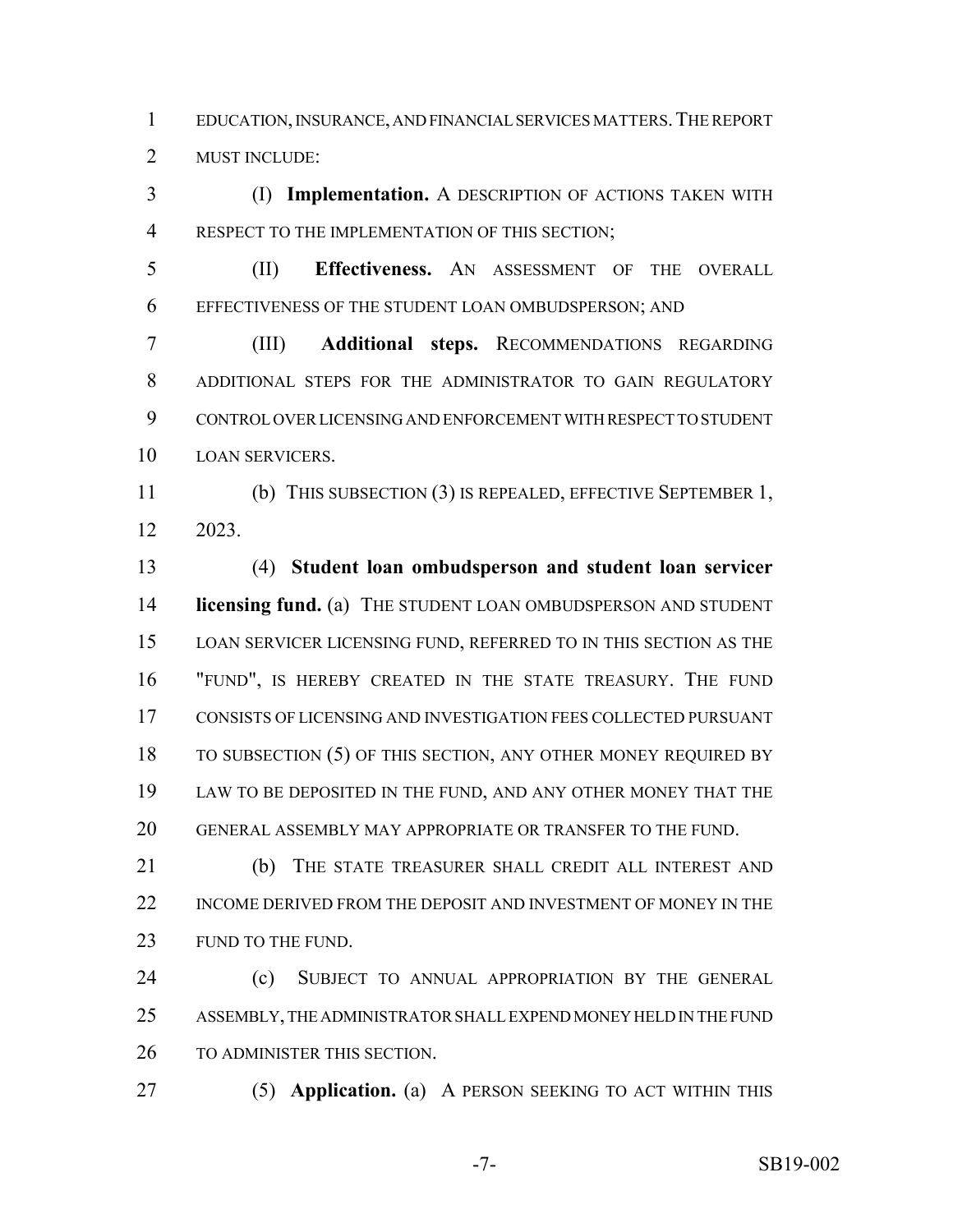STATE AS A STUDENT LOAN SERVICER MUST APPLY TO THE ADMINISTRATOR FOR AN INITIAL LICENSE IN THE FORM THE ADMINISTRATOR PRESCRIBES. THE APPLICATION MUST BE ACCOMPANIED BY:

 (I) A FINANCIAL STATEMENT PREPARED BY A CERTIFIED PUBLIC ACCOUNTANT OR A PUBLIC ACCOUNTANT, A GENERAL PARTNER IF THE APPLICANT IS A PARTNERSHIP, A CORPORATE OFFICER IF THE APPLICANT IS A CORPORATION, OR A MEMBER DULY AUTHORIZED TO EXECUTE FINANCIAL STATEMENTS IF THE APPLICANT IS A LIMITED LIABILITY COMPANY OR ASSOCIATION;

 (II) INFORMATION REGARDING THE HISTORY OF CRIMINAL CONVICTIONS OF THE FOLLOWING:

12 (A) THE APPLICANT;

 (B) PARTNERS OF THE APPLICANT, IF THE APPLICANT IS A PARTNERSHIP;

 (C) MEMBERS OF THE APPLICANT, IF THE APPLICANT IS A LIMITED LIABILITY COMPANY OR ASSOCIATION; AND

 (D) OFFICERS, DIRECTORS, AND PRINCIPAL EMPLOYEES OF THE APPLICANT, IF THE APPLICANT IS A CORPORATION;

 (III) A NONREFUNDABLE LICENSE FEE OF ONE THOUSAND DOLLARS; AND

 (IV) A NONREFUNDABLE INVESTIGATION FEE ESTABLISHED BY THE ADMINISTRATOR.

 (b) THE INFORMATION SUBMITTED PURSUANT TO SUBSECTION (5)(a)(II) OF THIS SECTION MUST BE SUFFICIENT, AS DETERMINED BY THE 25 ADMINISTRATOR, TO MAKE THE FINDINGS UNDER SUBSECTION (6) OF THIS SECTION.

(6) **Investigation of applicant.** (a) UPON THE FILING OF AN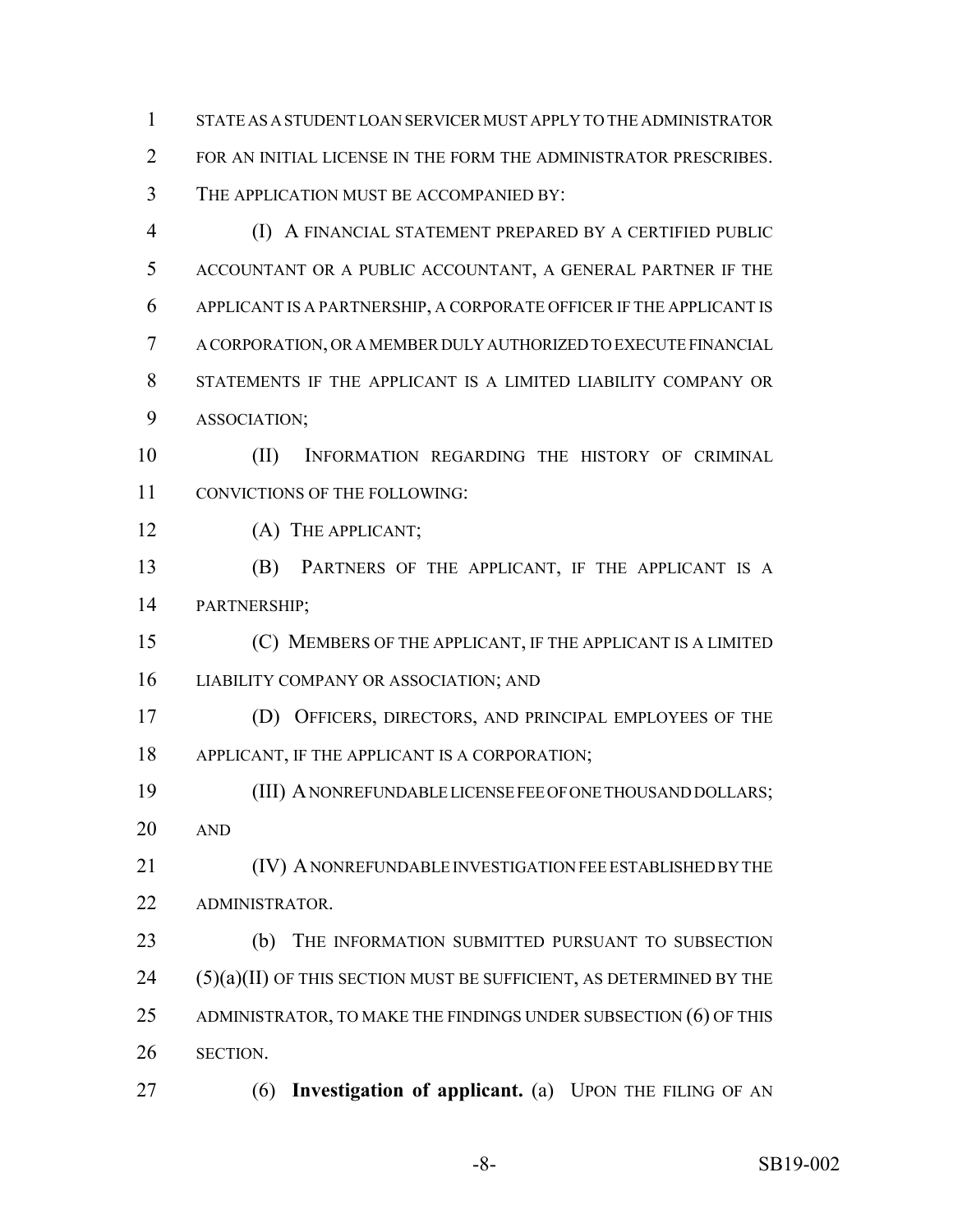APPLICATION FOR AN INITIAL LICENSE AND THE PAYMENT OF THE FEES FOR LICENSING AND INVESTIGATION PURSUANT TO SUBSECTION (5) OF THIS SECTION, THE ADMINISTRATOR SHALL INVESTIGATE THE FINANCIAL CONDITION AND RESPONSIBILITY, FINANCIAL AND BUSINESS EXPERIENCE, CHARACTER, AND GENERAL FITNESS OF THE APPLICANT.

 (b) THE ADMINISTRATOR MAY ISSUE A LICENSE PURSUANT TO THIS SECTION IF THE ADMINISTRATOR FINDS THAT:

**(I) THE APPLICANT'S FINANCIAL CONDITION IS SOUND;** 

 (II) THE APPLICANT'S BUSINESS WILL BE CONDUCTED HONESTLY, FAIRLY, EQUITABLY, CAREFULLY, AND EFFICIENTLY WITHIN THE PURPOSES AND INTENT OF THIS CODE AND IN A MANNER COMMANDING THE 12 CONFIDENCE AND TRUST OF THE COMMUNITY;

13 (III) IF THE APPLICANT IS:

 (A) AN INDIVIDUAL, THE INDIVIDUAL IS IN ALL RESPECTS PROPERLY QUALIFIED AND OF GOOD CHARACTER;

 (B) A PARTNERSHIP, EACH PARTNER IS IN ALL RESPECTS PROPERLY QUALIFIED AND OF GOOD CHARACTER;

18 (C) A LIMITED LIABILITY COMPANY OR ASSOCIATION, EACH MEMBER IS IN ALL RESPECTS PROPERLY QUALIFIED AND OF GOOD CHARACTER; OR

 (D) A CORPORATION, THE PRESIDENT, CHAIR OF THE EXECUTIVE COMMITTEE, SENIOR OFFICER RESPONSIBLE FOR THE CORPORATION'S BUSINESS, CHIEF FINANCIAL OFFICER OR ANY OTHER PERSON WHO PERFORMS SIMILAR FUNCTIONS AS DETERMINED BY THE ADMINISTRATOR, EACH DIRECTOR, EACH TRUSTEE, AND EACH SHAREHOLDER OWNING TEN PERCENT OR MORE OF EACH CLASS OF THE SECURITIES OF THE CORPORATION ARE IN ALL RESPECTS PROPERLY QUALIFIED AND OF GOOD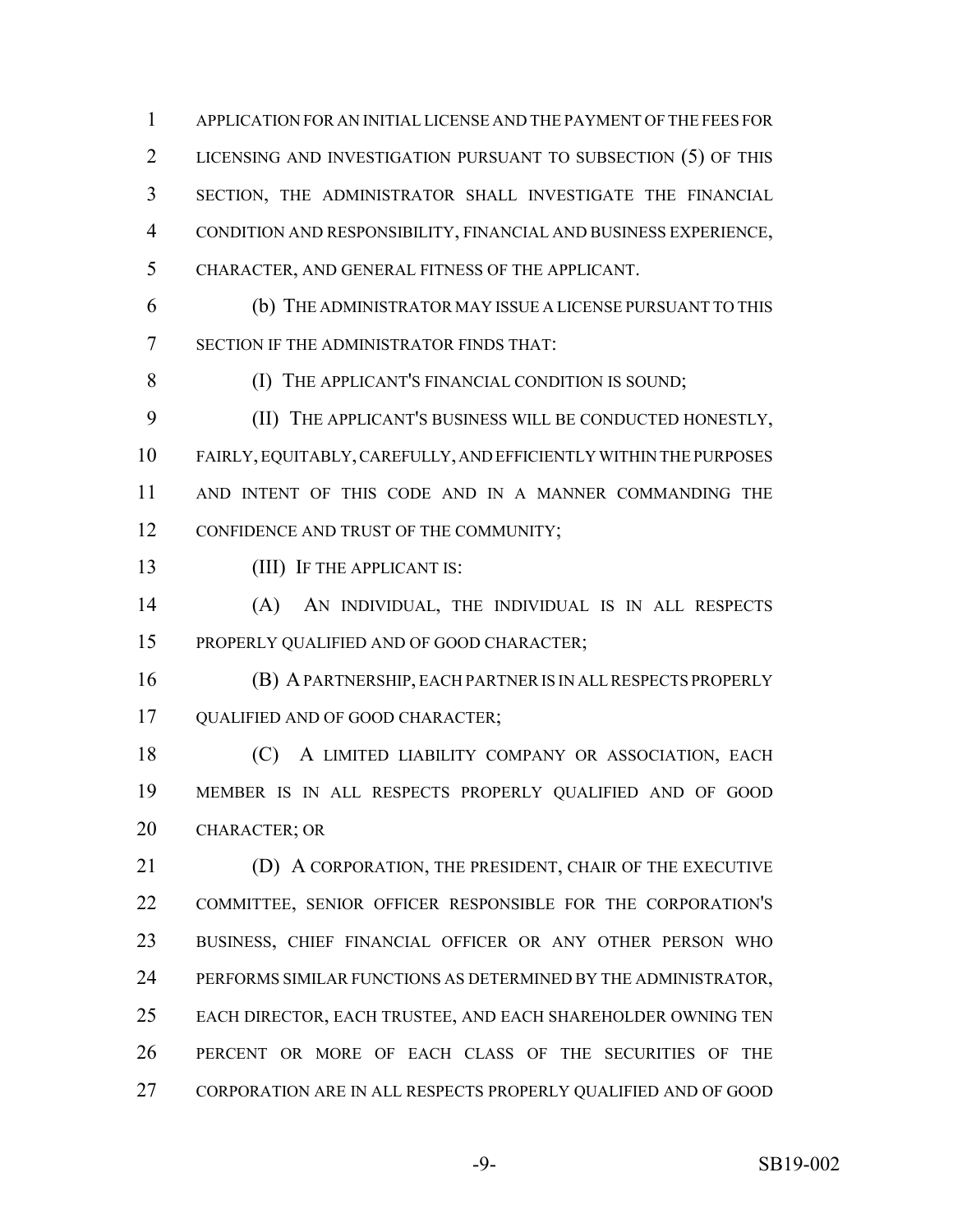CHARACTER;

 (IV) NO PERSON ACTING ON BEHALF OF THE APPLICANT KNOWINGLY HAS MADE AN INCORRECT STATEMENT OF A MATERIAL FACT IN THE APPLICATION OR IN ANY REPORT OR STATEMENT MADE PURSUANT TO THIS CODE; AND

 (V) THE APPLICANT HAS MET ANY OTHER REQUIREMENTS AS DETERMINED BY THE ADMINISTRATOR.

 (7) **License expiration.** A LICENSE ISSUED PURSUANT TO THIS SECTION EXPIRES EACH JANUARY 31, UNLESS RENEWED OR EARLIER SURRENDERED, SUSPENDED, OR REVOKED PURSUANT TO THIS CODE. NO LATER THAN FIFTEEN DAYS AFTER A LICENSEE CEASES TO ENGAGE IN THE 12 BUSINESS OF SERVICING IN THIS STATE FOR ANY REASON, INCLUDING A BUSINESS DECISION TO TERMINATE OPERATIONS IN THIS STATE, LICENSE REVOCATION, BANKRUPTCY, OR VOLUNTARY DISSOLUTION, THE LICENSEE SHALL PROVIDE WRITTEN NOTICE OF SURRENDER TO THE ADMINISTRATOR AND SHALL SURRENDER TO THE ADMINISTRATOR ITS LICENSE FOR EACH LOCATION IN WHICH THE LICENSEE HAS CEASED TO ENGAGE IN SERVICING. THE WRITTEN NOTICE OF SURRENDER MUST IDENTIFY THE LOCATION WHERE THE RECORDS OF THE LICENSEE WILL BE STORED AND THE NAME, ADDRESS, AND TELEPHONE NUMBER OF AN INDIVIDUAL AUTHORIZED TO PROVIDE ACCESS TO THE RECORDS. THE SURRENDER OF A LICENSE DOES NOT REDUCE OR ELIMINATE THE LICENSEE'S CIVIL OR CRIMINAL LIABILITY ARISING FROM ACTS OR OMISSIONS OCCURRING PRIOR TO THE SURRENDER OF THE LICENSE, INCLUDING ANY ADMINISTRATIVE ACTIONS UNDERTAKEN 25 BY THE ADMINISTRATOR TO REVOKE OR SUSPEND A LICENSE, ASSESS A CIVIL PENALTY, ORDER RESTITUTION, OR EXERCISE ANY OTHER AUTHORITY 27 PROVIDED TO THE ADMINISTRATOR.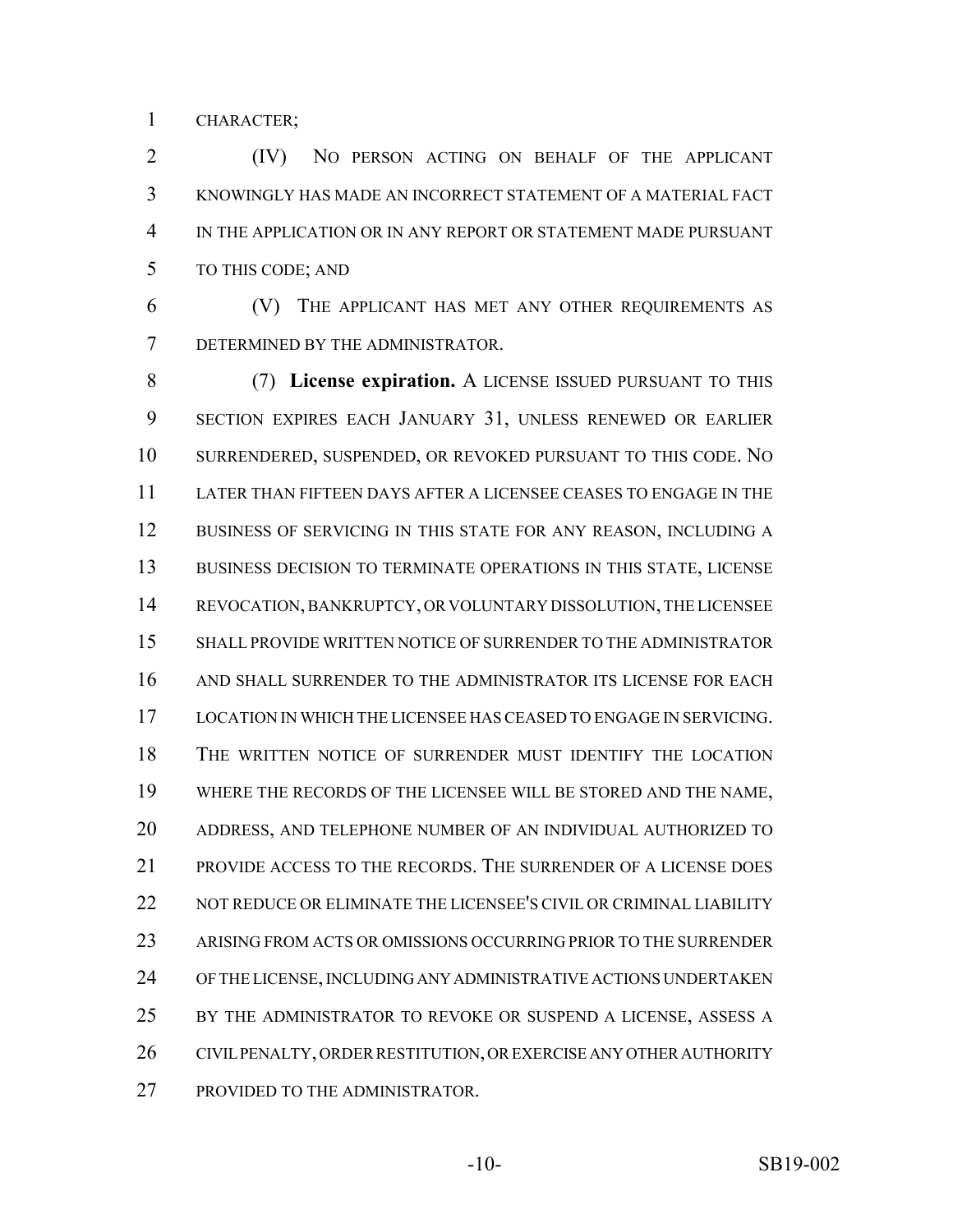(8) **License renewal.** A LICENSE ISSUED PURSUANT TO THIS SECTION MAY BE RENEWED FOR THE ENSUING TWELVE-MONTH PERIOD UPON THE FILING OF AN APPLICATION CONTAINING ALL REQUIRED DOCUMENTS AND FEES AS PROVIDED IN THIS SECTION. A RENEWAL APPLICATION MUST BE FILED ON OR BEFORE JANUARY 31 OF THE YEAR IN WHICH THE LICENSE EXPIRES. A RENEWAL APPLICATION FILED WITH THE ADMINISTRATOR AFTER JANUARY 31 THAT IS ACCOMPANIED BY A ONE-HUNDRED-DOLLAR LATE FEE IS DEEMED TO BE TIMELY AND SUFFICIENT.IF AN APPLICATION FOR A RENEWAL LICENSE HAS BEEN FILED WITH THE ADMINISTRATOR ON OR BEFORE THE DATE THE LICENSE EXPIRES, THE LICENSE SOUGHT TO BE RENEWED CONTINUES IN EFFECT UNTIL THE ISSUANCE BY THE ADMINISTRATOR OF THE RENEWAL LICENSE APPLIED FOR OR UNTIL THE ADMINISTRATOR HAS NOTIFIED THE LICENSEE IN WRITING OF THE ADMINISTRATOR'S REFUSAL TO ISSUE THE RENEWAL LICENSE TOGETHER WITH THE GROUNDS UPON WHICH THE REFUSAL IS BASED. THE ADMINISTRATOR MAY REFUSE TO ISSUE A RENEWAL LICENSE ON ANY GROUND ON WHICH THE ADMINISTRATOR MIGHT REFUSE TO ISSUE AN INITIAL LICENSE.

 (9) **Dishonored check.** IF A CHECK FILED WITH THE ADMINISTRATOR TO PAY A LICENSE, INVESTIGATION, OR RENEWAL FEE UNDER THIS SECTION IS DISHONORED, THE ADMINISTRATOR SHALL AUTOMATICALLY SUSPEND THE LICENSE OR THE RENEWAL LICENSE THAT 23 HAS BEEN ISSUED BUT IS NOT YET EFFECTIVE. THE ADMINISTRATOR SHALL GIVE THE LICENSEE NOTICE OF THE AUTOMATIC SUSPENSION PENDING PROCEEDINGS FOR REVOCATION OR REFUSAL TO RENEW AND AN OPPORTUNITY FOR A HEARING ON THE ACTIONS IN ACCORDANCE WITH 27 ARTICLE 6 OF THIS TITLE 5.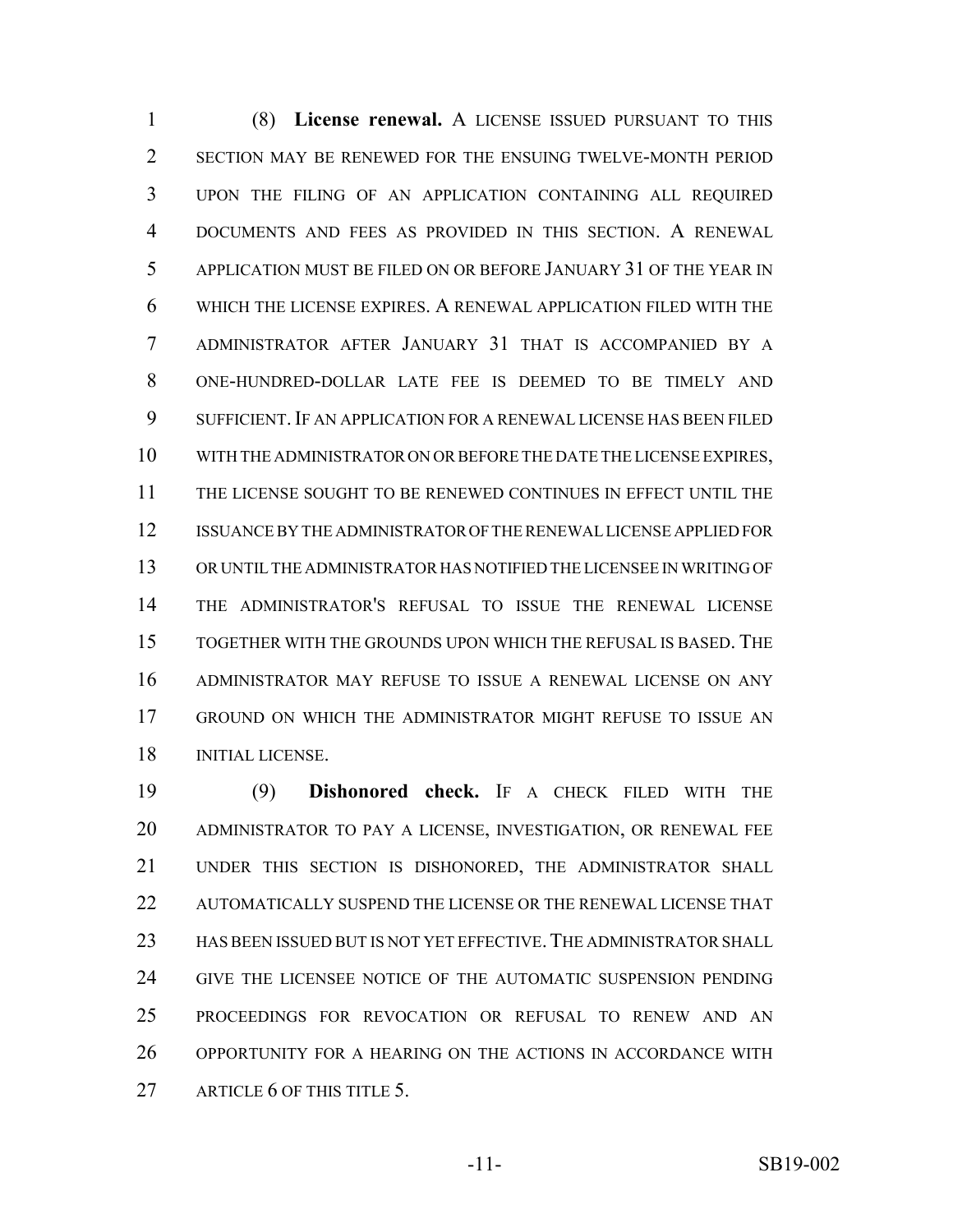(10) **Update application information.** AN APPLICANT OR LICENSEE UNDER THIS SECTION SHALL NOTIFY THE ADMINISTRATOR, IN WRITING, OF ANY CHANGE IN THE INFORMATION PROVIDED IN ITS INITIAL APPLICATION FOR A LICENSE OR ITS MOST RECENT RENEWAL APPLICATION FOR A LICENSE, AS APPLICABLE, NOT LATER THAN TEN BUSINESS DAYS AFTER THE OCCURRENCE OF THE EVENT THAT RESULTS IN THE CHANGE.

 (11) **Incomplete application.** THE ADMINISTRATOR MAY CONSIDER AN APPLICATION FOR A LICENSE UNDER THIS SECTION ABANDONED IF THE APPLICANT FAILS TO RESPOND TO ANY REQUEST FOR INFORMATION REQUIRED UNDER THIS CODE OR ANY RULES ADOPTED PURSUANT TO THIS CODE, AS LONG AS THE ADMINISTRATOR NOTIFIES THE APPLICANT, IN WRITING, THAT THE APPLICATION WILL BE CONSIDERED ABANDONED IF THE APPLICANT FAILS TO SUBMIT THE INFORMATION WITHIN SIXTY DAYS AFTER THE DATE ON WHICH THE REQUEST FOR INFORMATION WAS MADE.ABANDONMENT OF AN APPLICATION PURSUANT 16 TO THIS SUBSECTION (11) DOES NOT PRECLUDE THE APPLICANT FROM SUBMITTING A NEW APPLICATION FOR A LICENSE UNDER THIS CODE.

 (12) **Change of license notification.** A LICENSEE UNDER THIS SECTION SHALL NOT ACT WITHIN THIS STATE AS A STUDENT LOAN SERVICER UNDER ANY NAME OR AT ANY PLACE OF BUSINESS OTHER THAN THOSE NAMED IN THE LICENSE. ANY CHANGE OF LOCATION OF A PLACE OF BUSINESS OF A LICENSEE REQUIRES PRIOR WRITTEN NOTICE TO THE ADMINISTRATOR. NOT MORE THAN ONE PLACE OF BUSINESS MAY BE MAINTAINED UNDER THE SAME LICENSE, BUT THE ADMINISTRATOR MAY ISSUE MORE THAN ONE LICENSE TO A LICENSEE THAT COMPLIES WITH THIS CODE AS TO EACH LICENSE. A LICENSE IS NOT TRANSFERABLE OR ASSIGNABLE.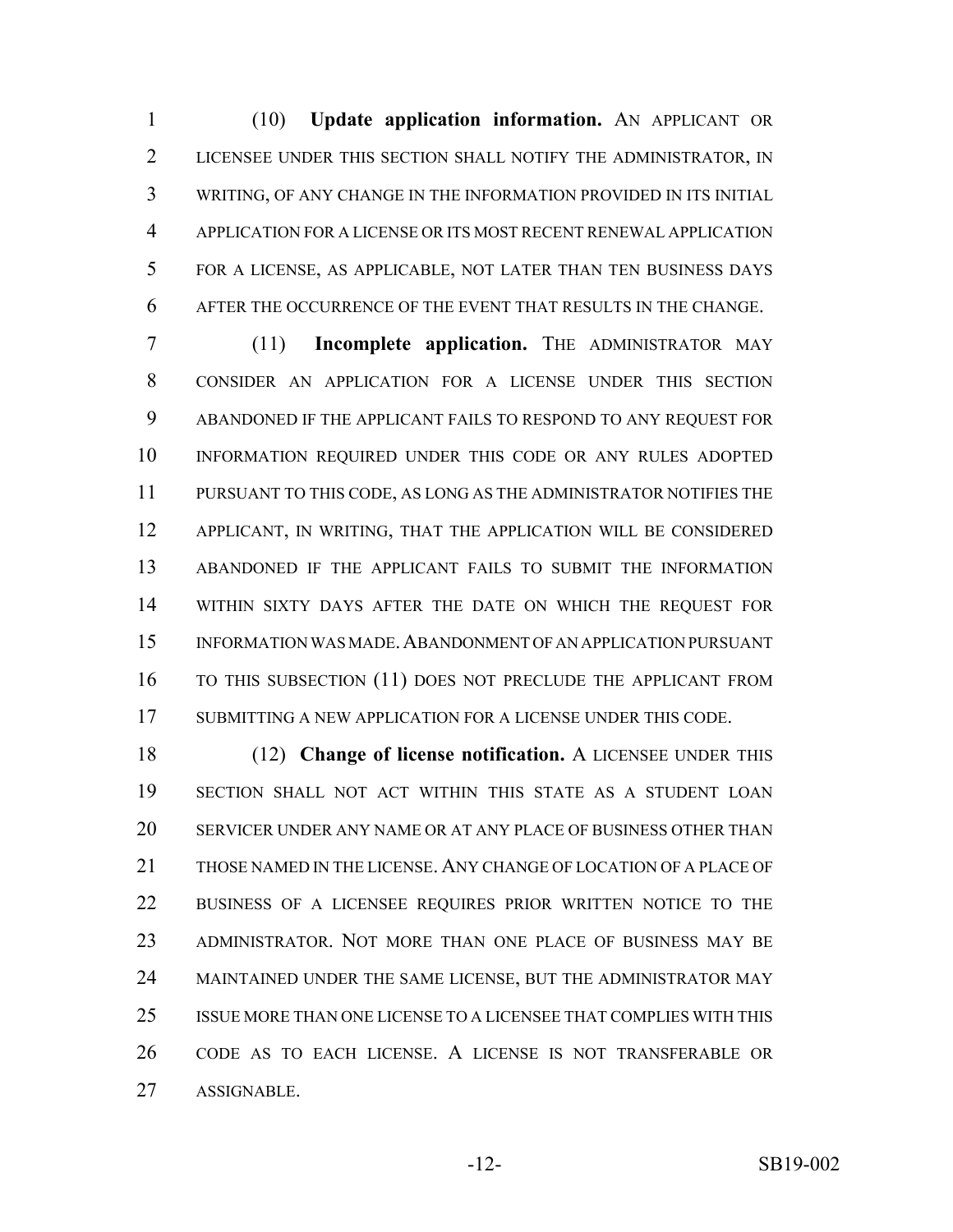(13) **Records retention - records request.** A STUDENT LOAN SERVICER SHALL MAINTAIN ADEQUATE RECORDS OF EACH STUDENT EDUCATION LOAN TRANSACTION FOR NOT LESS THAN TWO YEARS FOLLOWING THE FINAL PAYMENT ON THE STUDENT EDUCATION LOAN OR THE ASSIGNMENT OF THE STUDENT EDUCATION LOAN, WHICHEVER OCCURS FIRST, OR EXCEPT AS OTHERWISE REQUIRED BY FEDERAL LAW, A FEDERAL STUDENT EDUCATION LOAN AGREEMENT, OR A CONTRACT BETWEEN THE FEDERAL GOVERNMENT AND A LICENSEE. UPON REQUEST BY THE ADMINISTRATOR, A STUDENT LOAN SERVICER SHALL MAKE THE RECORDS AVAILABLE OR SHALL SEND THE RECORDS TO THE ADMINISTRATOR BY REGISTERED OR CERTIFIED MAIL, RETURN RECEIPT REQUESTED, OR BY ANY EXPRESS DELIVERY CARRIER THAT PROVIDES A DATED DELIVERY RECEIPT, 13 NOT LATER THAN FIVE BUSINESS DAYS AFTER REQUESTED BY THE ADMINISTRATOR.UPON A LICENSEE'S REQUEST, THE ADMINISTRATOR MAY GRANT THE LICENSEE ADDITIONAL TIME TO MAKE THE RECORDS AVAILABLE OR TO SEND THE RECORDS TO THE ADMINISTRATOR.

 (14) **License suspension and revocation - refusal to renew.** (a) THE ADMINISTRATOR MAY SUSPEND, REVOKE, OR REFUSE TO RENEW A LICENSE ISSUED PURSUANT TO THIS SECTION OR TAKE ANY OTHER 20 ACTION IN ACCORDANCE WITH ARTICLE 6 OF THIS TITLE 5 IF THE ADMINISTRATOR FINDS ONE OR MORE OF THE FOLLOWING:

 (I) THE LICENSEE HAS VIOLATED ANY PROVISION OF THIS CODE OR ANY RULE OR ORDER LAWFULLY ADOPTED PURSUANT TO AND WITHIN THE AUTHORITY OF THIS CODE; OR

 (II) ANY FACT OR CONDITION EXISTS THAT, IF IT HAD EXISTED AT THE TIME OF THE ORIGINAL APPLICATION FOR THE LICENSE, CLEARLY WOULD HAVE WARRANTED A DENIAL OF THE LICENSE.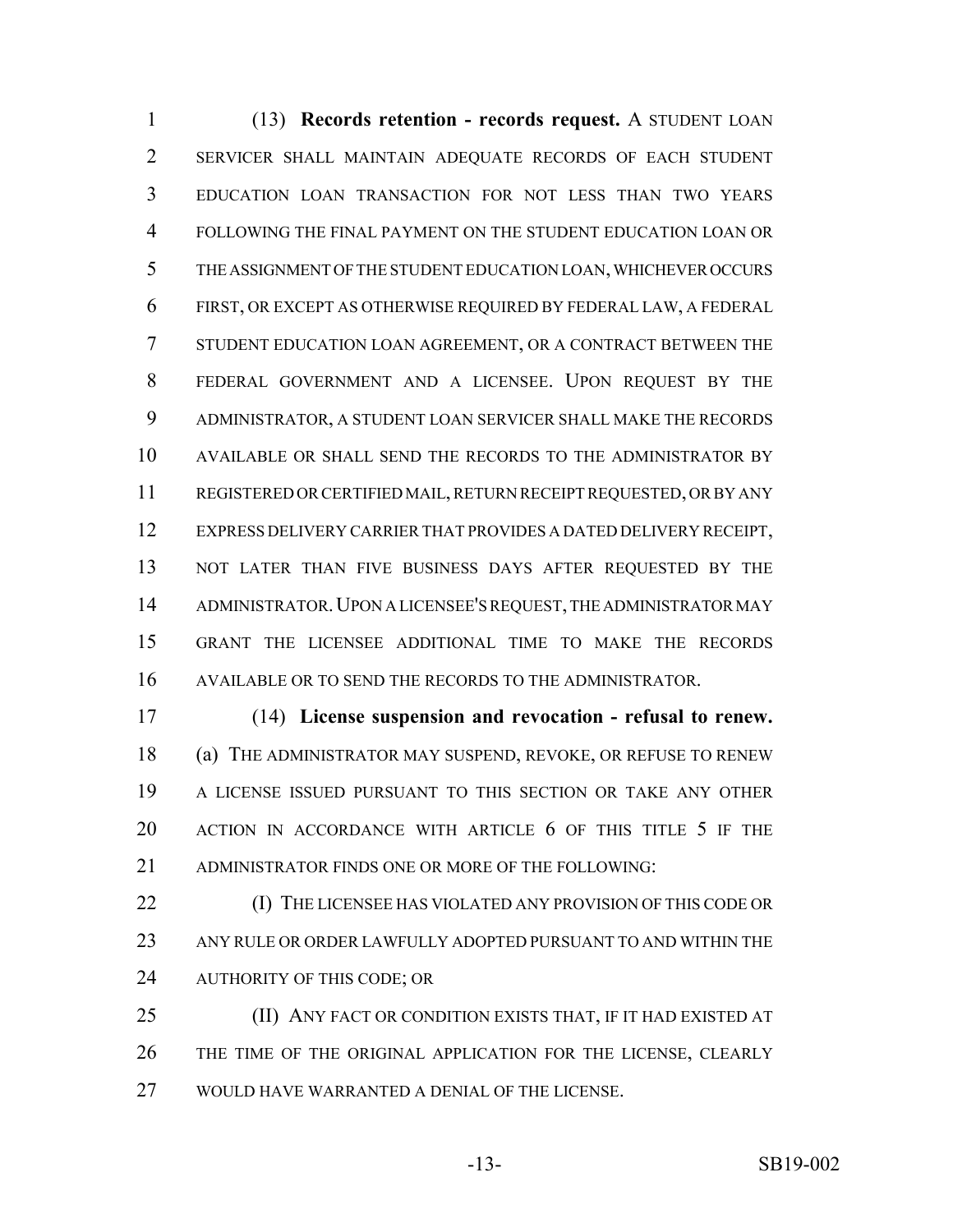(b) AN ABATEMENT OF THE LICENSE FEE MAY NOT BE MADE IF THE LICENSE IS SURRENDERED, REVOKED, OR SUSPENDED.

 (15) **Licensing of student loan servicers.** (a) AN ENTITY SHALL NOT ACT AS A STUDENT LOAN SERVICER, DIRECTLY OR INDIRECTLY, WITHOUT FIRST OBTAINING A SUPERVISED LENDER LICENSE FROM THE ADMINISTRATOR PURSUANT TO THIS PART 3.

 (b) ALL OF THE PROVISIONS OF THIS PART 3 THAT APPLY TO THE MAKING OF A SUPERVISED LOAN APPLY EQUALLY TO THE SERVICING OF A STUDENT EDUCATION LOAN BY A STUDENT LOAN SERVICER AS IF THE STUDENT LOAN SERVICER WERE A SUPERVISED LENDER SERVICING A SUPERVISED LOAN.

 (16) **Rules.** THE ADMINISTRATOR SHALL ADOPT RULES AS NECESSARY TO IMPLEMENT THIS SECTION.

 (17) **Affirmative acts required of student loan servicers.** (a) EXCEPT AS OTHERWISE PROVIDED IN FEDERAL LAW, FEDERAL STUDENT EDUCATION LOAN AGREEMENTS, OR A CONTRACT BETWEEN THE FEDERAL GOVERNMENT AND A STUDENT LOAN SERVICER, A STUDENT LOAN 18 SERVICER SHALL TAKE THE ACTIONS SPECIFIED IN THIS SUBSECTION (17). (b) A LICENSEE SHALL RESPOND TO A WRITTEN INQUIRY FROM A STUDENT LOAN BORROWER OR THE REPRESENTATIVE OF A STUDENT LOAN

21 BORROWER WITHIN THIRTY DAYS AFTER RECEIVING THE INOUIRY.

**(c) UPON RECEIPT OF A NONCONFORMING PAYMENT ON A STUDENT**  EDUCATION LOAN OF A STUDENT LOAN BORROWER, A STUDENT LOAN 24 SERVICER SHALL:

25 (I) ASK THE STUDENT LOAN BORROWER HOW THE STUDENT LOAN BORROWER PREFERS THE LICENSEE TO APPLY A NONCONFORMING PAYMENT;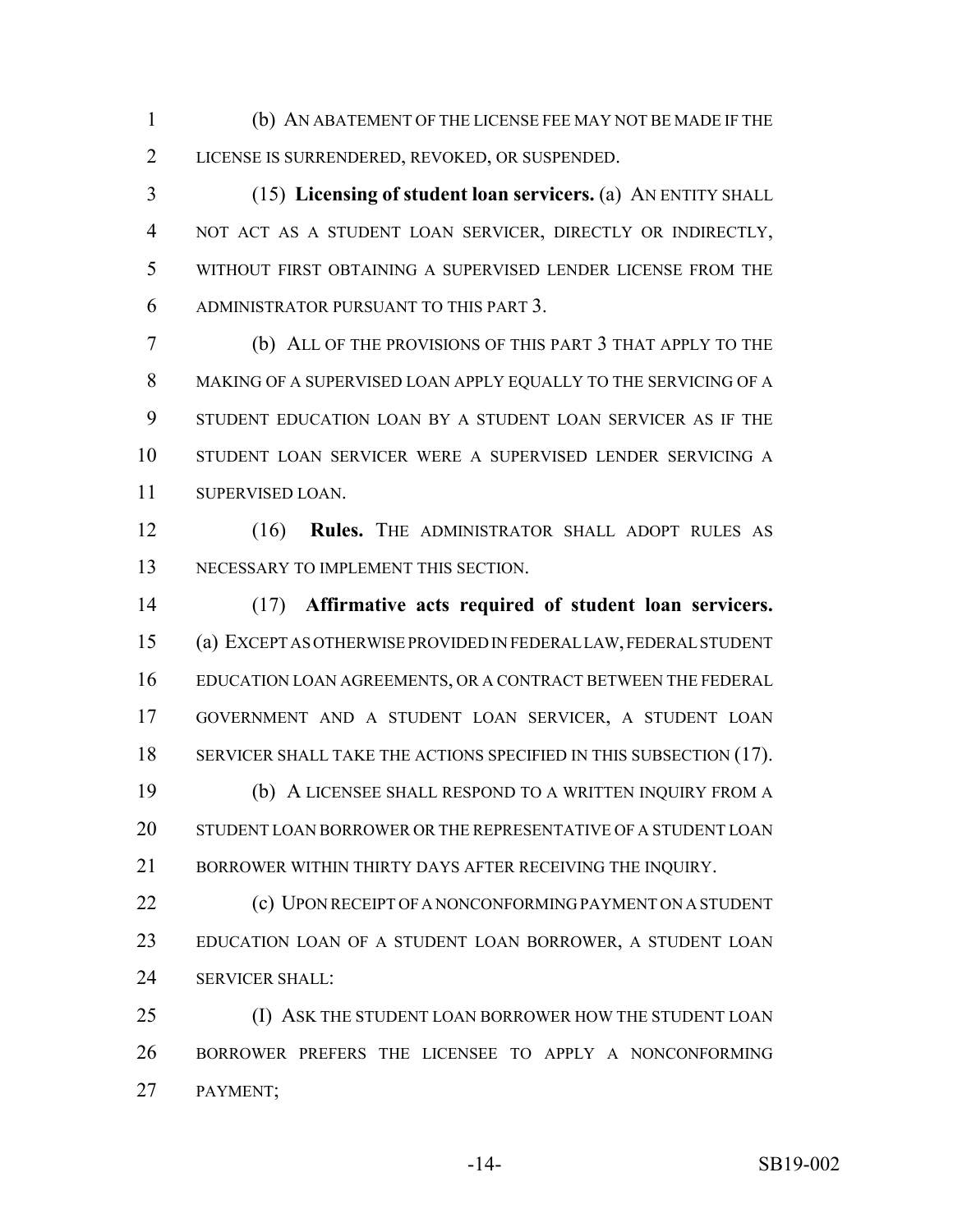(II) NOTE HOW THE STUDENT LOAN BORROWER PREFERS THE 2 STUDENT LOAN SERVICER TO APPLY A NONCONFORMING PAYMENT;

 (III) APPLY THE NONCONFORMING PAYMENT IN THE MANNER PREFERRED BY THE STUDENT LOAN BORROWER; AND

 (IV) UNTIL THE STUDENT LOAN BORROWER INDICATES OTHERWISE, APPLY ANY FUTURE NONCONFORMING PAYMENTS IN THE SAME MANNER PREFERRED BY THE STUDENT LOAN BORROWER UNDER SUBSECTION  $(17)(c)(I)$  OF THIS SECTION.

 (d) IN THE EVENT OF THE SALE, ASSIGNMENT, OR OTHER TRANSFER OF THE SERVICING OF A STUDENT EDUCATION LOAN THAT RESULTS IN A CHANGE IN THE IDENTITY OF THE PERSON TO WHOM A STUDENT LOAN BORROWER IS REQUIRED TO SEND PAYMENTS OR DIRECT ANY COMMUNICATION CONCERNING THE STUDENT EDUCATION LOAN, THE FOLLOWING PROVISIONS APPLY:

 (I) AS A CONDITION OF A SALE, AN ASSIGNMENT, OR ANY OTHER TRANSFER OF THE SERVICING OF A STUDENT EDUCATION LOAN, A STUDENT LOAN SERVICER SHALL REQUIRE THE NEW STUDENT LOAN SERVICER TO HONOR ALL BENEFITS ORIGINALLY REPRESENTED AS AVAILABLE TO A STUDENT LOAN BORROWER DURING THE REPAYMENT OF THE STUDENT EDUCATION LOAN AND PRESERVE THE AVAILABILITY OF THE BENEFITS, INCLUDING ANY BENEFITS FOR WHICH THE STUDENT LOAN BORROWER HAS NOT YET QUALIFIED.

**(II) A STUDENT LOAN SERVICER SHALL TRANSFER TO THE NEW** 24 STUDENT LOAN SERVICER ALL RECORDS REGARDING THE STUDENT LOAN BORROWER, THE ACCOUNT OF THE STUDENT LOAN BORROWER, AND THE STUDENT EDUCATION LOAN OF THE STUDENT LOAN BORROWER.

27 (III) THE RECORDS REQUIRED UNDER SUBSECTION (17)(d)(II) OF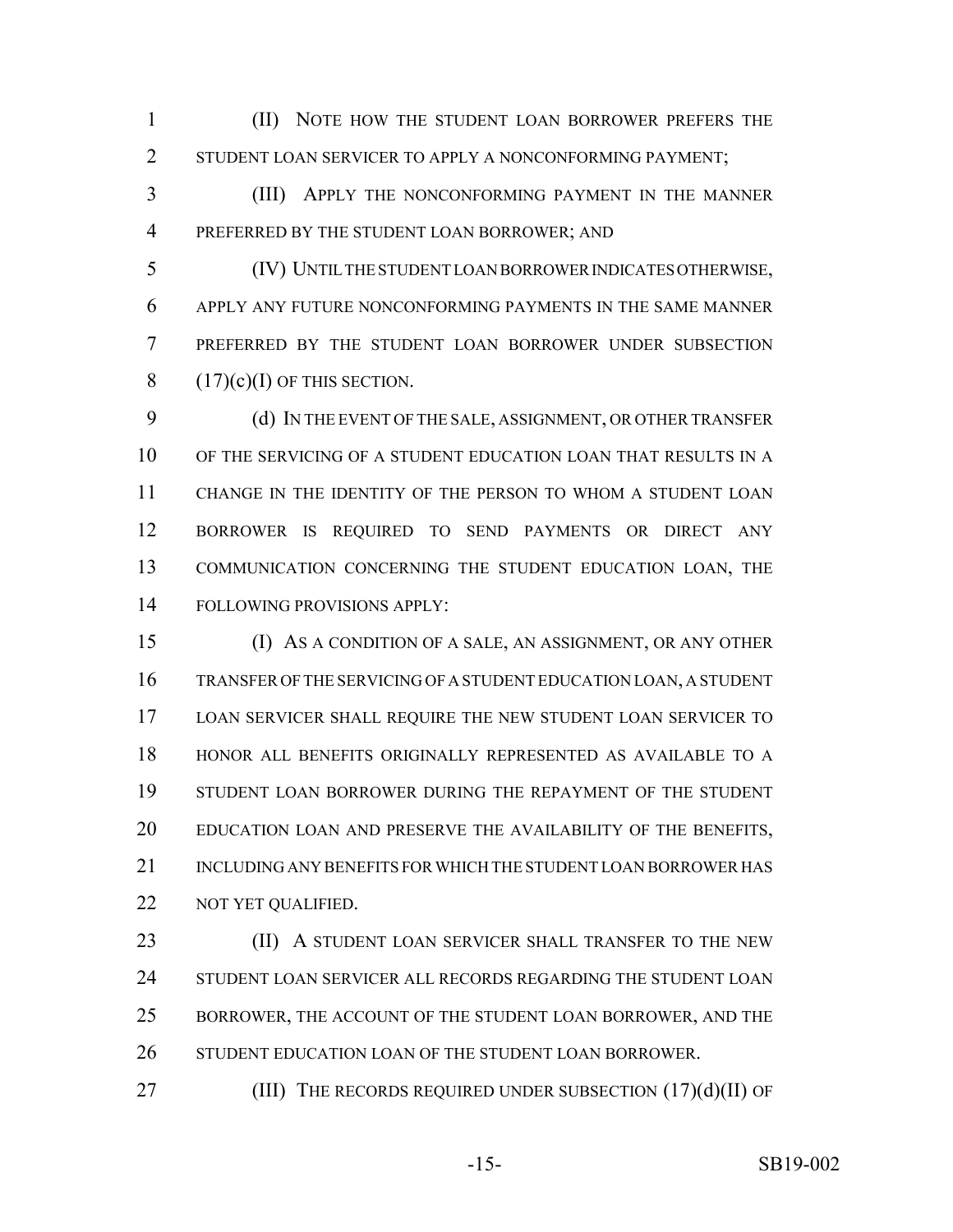THIS SECTION INCLUDE THE REPAYMENT STATUS OF THE STUDENT LOAN BORROWER AND ANY BENEFITS ASSOCIATED WITH THE STUDENT EDUCATION LOAN OF THE STUDENT LOAN BORROWER.

 (IV) THE STUDENT LOAN SERVICER SHALL COMPLETE THE TRANSFER OF RECORDS REQUIRED UNDER SUBSECTION (17)(d)(II) OF THIS SECTION WITHIN FORTY-FIVE DAYS AFTER THE SALE, ASSIGNMENT, OR OTHER TRANSFER OF THE SERVICING OF A STUDENT EDUCATION LOAN.

 (V) THE SALE, ASSIGNMENT, OR OTHER TRANSFER OF THE SERVICING OF A STUDENT LOAN SHALL BE COMPLETED AT LEAST SEVEN DAYS BEFORE THE NEXT PAYMENT ON THE LOAN IS DUE.

 (e) A STUDENT LOAN SERVICER THAT OBTAINS THE RIGHT TO SERVICE A STUDENT EDUCATION LOAN SHALL ADOPT POLICIES AND PROCEDURES TO VERIFY THAT THE STUDENT LOAN SERVICER HAS RECEIVED ALL RECORDS REGARDING THE STUDENT LOAN BORROWER, THE ACCOUNT OF THE STUDENT LOAN BORROWER, AND THE STUDENT EDUCATION LOAN OF THE STUDENT LOAN BORROWER, INCLUDING THE REPAYMENT STATUS OF THE STUDENT LOAN BORROWER AND ANY BENEFITS ASSOCIATED WITH THE STUDENT EDUCATION LOAN OF THE STUDENT LOAN BORROWER.

 (18) **Prohibited acts of student loan servicers.** A STUDENT LOAN SERVICER SHALL NOT:

 (a) DIRECTLY OR INDIRECTLY EMPLOY A SCHEME, DEVICE, OR 23 ARTIFICE TO DEFRAUD OR MISLEAD STUDENT LOAN BORROWERS;

 (b) ENGAGE IN AN UNFAIR OR DECEPTIVE PRACTICE TOWARD ANY PERSON OR MISREPRESENT OR OMIT ANY MATERIAL INFORMATION IN CONNECTION WITH THE SERVICING OF A STUDENT EDUCATION LOAN, 27 INCLUDING MISREPRESENTING THE AMOUNT, NATURE, OR TERMS OF ANY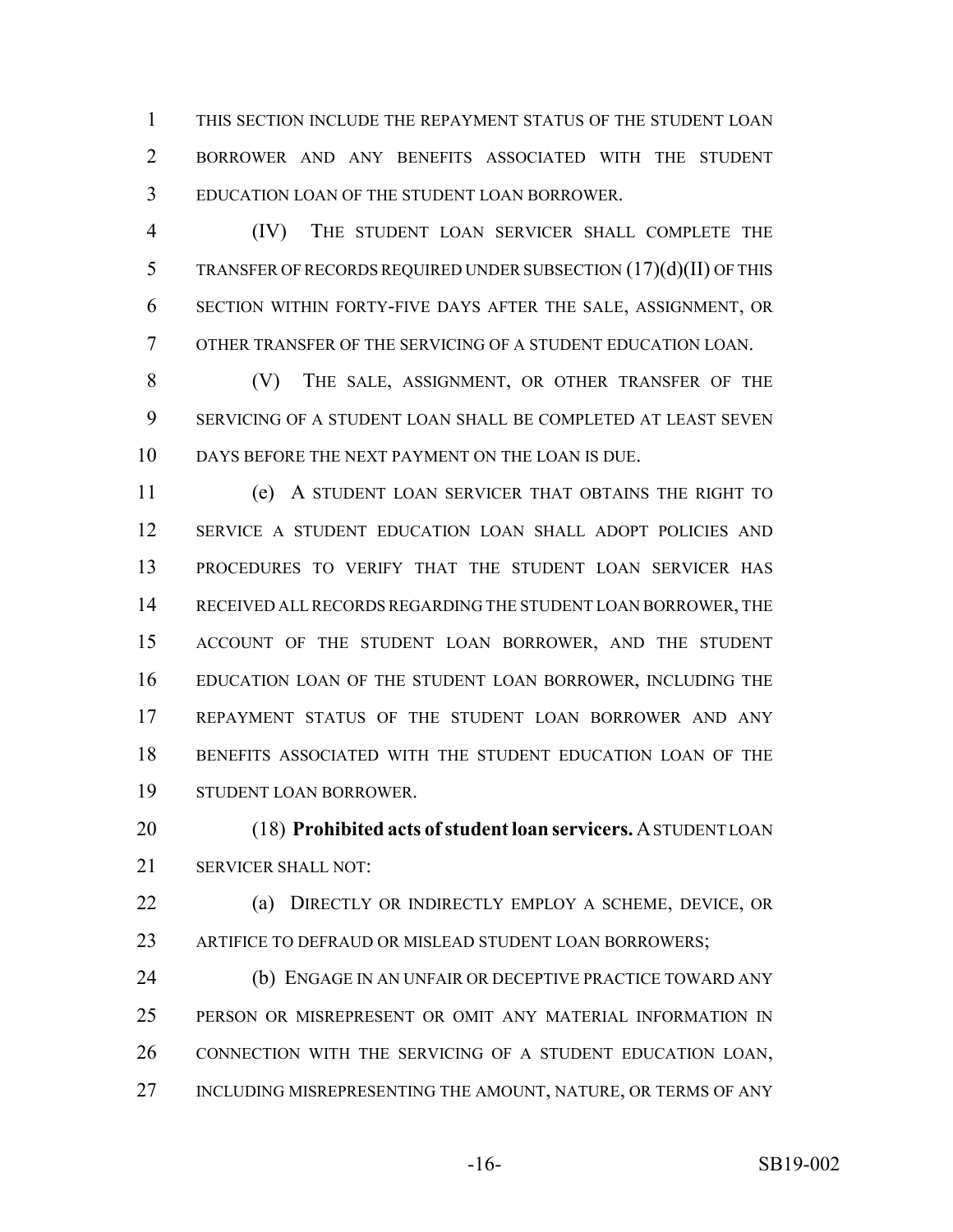FEE OR PAYMENT DUE OR CLAIMED TO BE DUE ON A STUDENT EDUCATION LOAN, THE TERMS AND CONDITIONS OF THE LOAN AGREEMENT, OR THE STUDENT LOAN BORROWER'S OBLIGATIONS UNDER THE LOAN;

(c) OBTAIN PROPERTY BY FRAUD OR MISREPRESENTATION;

 (d) MISAPPLY STUDENT EDUCATION LOAN PAYMENTS TO THE OUTSTANDING BALANCE OF A STUDENT EDUCATION LOAN;

(e) PROVIDE INACCURATE INFORMATION TO A CREDIT BUREAU;

8 (f) FAIL TO REPORT BOTH THE FAVORABLE AND UNFAVORABLE PAYMENT HISTORY OF A STUDENT LOAN BORROWER TO A NATIONALLY RECOGNIZED CONSUMER CREDIT BUREAU AT LEAST ANNUALLY IF THE STUDENT LOAN SERVICER REGULARLY REPORTS INFORMATION TO SUCH A CREDIT BUREAU;

 (g) REFUSE TO COMMUNICATE WITH AN AUTHORIZED REPRESENTATIVE OF A STUDENT LOAN BORROWER WHO PROVIDES A WRITTEN AUTHORIZATION SIGNED BY THE STUDENT LOAN BORROWER; EXCEPT THAT THE STUDENT LOAN SERVICER MAY ADOPT PROCEDURES REASONABLY RELATED TO VERIFYING THAT THE REPRESENTATIVE IS IN FACT AUTHORIZED TO ACT ON BEHALF OF THE STUDENT LOAN BORROWER; (h) MAKE ANY FALSE STATEMENT OR OMIT ANY MATERIAL FACT IN CONNECTION WITH INFORMATION OR REPORTS FILED WITH A GOVERNMENTAL AGENCY OR IN CONNECTION WITH AN INVESTIGATION CONDUCTED BY THE ADMINISTRATOR OR ANOTHER GOVERNMENTAL AGENCY; OR

24 (i) FAIL TO EVALUATE A STUDENT LOAN BORROWER FOR AN INCOME-BASED REPAYMENT PROGRAM PRIOR TO PLACING THE STUDENT LOAN BORROWER IN FORBEARANCE OR DEFAULT, IF AN INCOME-BASED REPAYMENT PROGRAM IS AVAILABLE TO THE STUDENT LOAN BORROWER.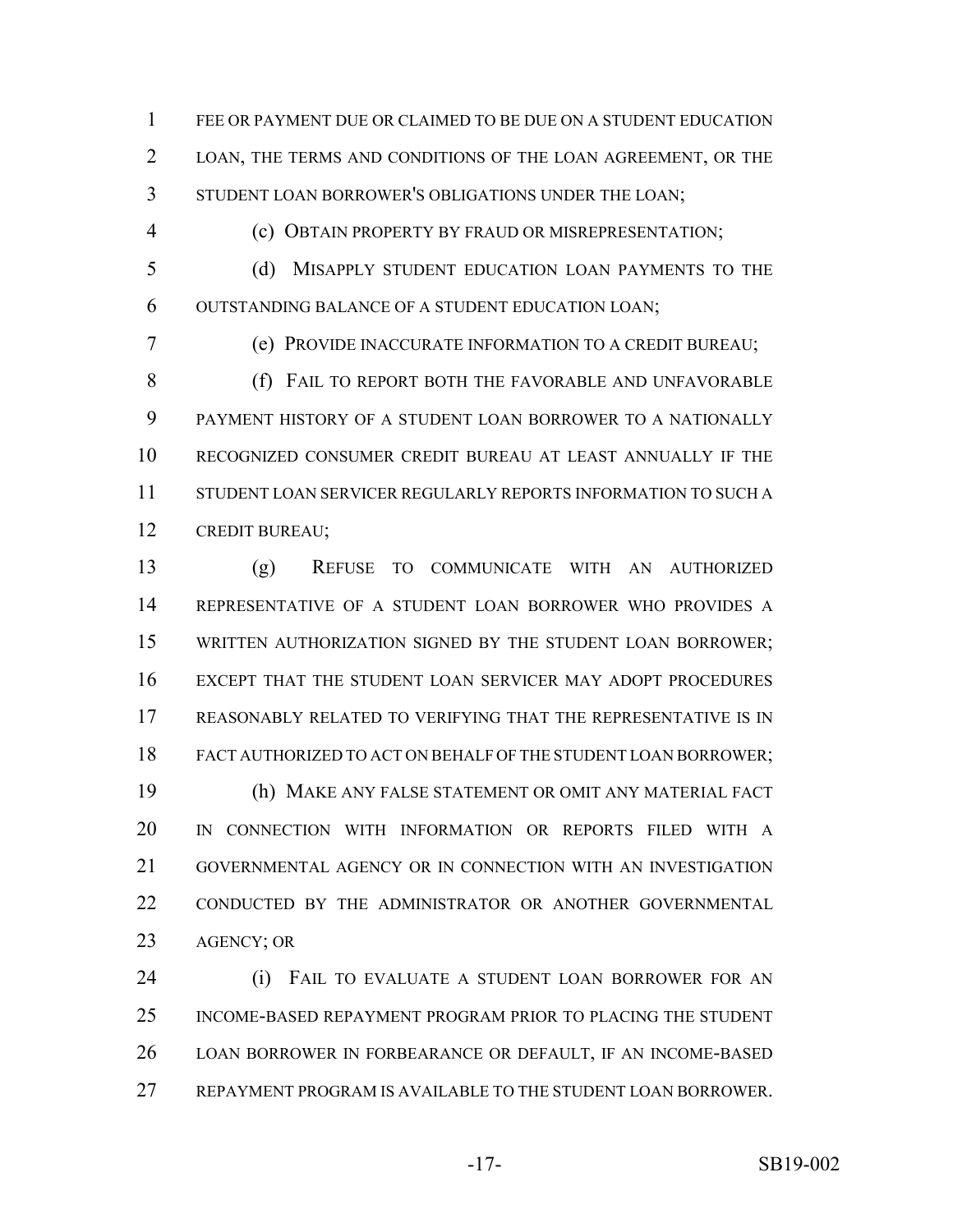(19) **Powers and duties of the administrator.** (a) THE ADMINISTRATOR HAS THE AUTHORITY TO CONDUCT INVESTIGATIONS AND EXAMINATIONS AS FOLLOWS:

 (I) FOR PURPOSES OF INITIAL LICENSING, LICENSE RENEWAL, LICENSE SUSPENSION, LICENSE REVOCATION OR TERMINATION, OR GENERAL OR SPECIFIC INQUIRY OR INVESTIGATION TO DETERMINE COMPLIANCE WITH THIS CODE, THE ADMINISTRATOR MAY ACCESS, RECEIVE, AND USE ANY RECORDS OR INFORMATION BELONGING TO A LICENSEE OR PERSON UNDER EXAMINATION, INCLUDING CRIMINAL, CIVIL, AND ADMINISTRATIVE HISTORY INFORMATION; PERSONAL HISTORY AND EXPERIENCE INFORMATION, INCLUDING INDEPENDENT CREDIT REPORTS OBTAINED FROM A CONSUMER REPORTING AGENCY DESCRIBED IN SECTION 603 (p) OF THE FEDERAL "FAIR CREDIT REPORTING ACT", 15 U.S.C. SEC. 1681a, AS AMENDED; AND ANY OTHER RECORDS OR INFORMATION THE ADMINISTRATOR CONSIDERS RELEVANT TO THE INQUIRY OR INVESTIGATION REGARDLESS OF THE LOCATION, POSSESSION, CONTROL, OR CUSTODY OF THE RECORDS OR INFORMATION.

 (II) FOR THE PURPOSES OF INVESTIGATING VIOLATIONS OR COMPLAINTS ARISING UNDER THIS CODE OR FOR THE PURPOSES OF EXAMINATION, THE ADMINISTRATOR MAY REVIEW, INVESTIGATE, OR EXAMINE ANY LICENSEE OR PERSON SUBJECT TO THIS CODE AS OFTEN AS NECESSARY IN ORDER TO CARRY OUT THE PURPOSES OF THIS CODE. THE ADMINISTRATOR MAY DIRECT, SUBPOENA, OR ORDER THE ATTENDANCE OF AND EXAMINE UNDER OATH ANY PERSON WHOSE TESTIMONY MAY BE REQUIRED ABOUT THE STUDENT EDUCATION LOAN OR THE BUSINESS OR SUBJECT MATTER OF AN EXAMINATION OR INVESTIGATION AND MAY 27 DIRECT, SUBPOENA, OR ORDER THE PERSON TO PRODUCE RECORDS THE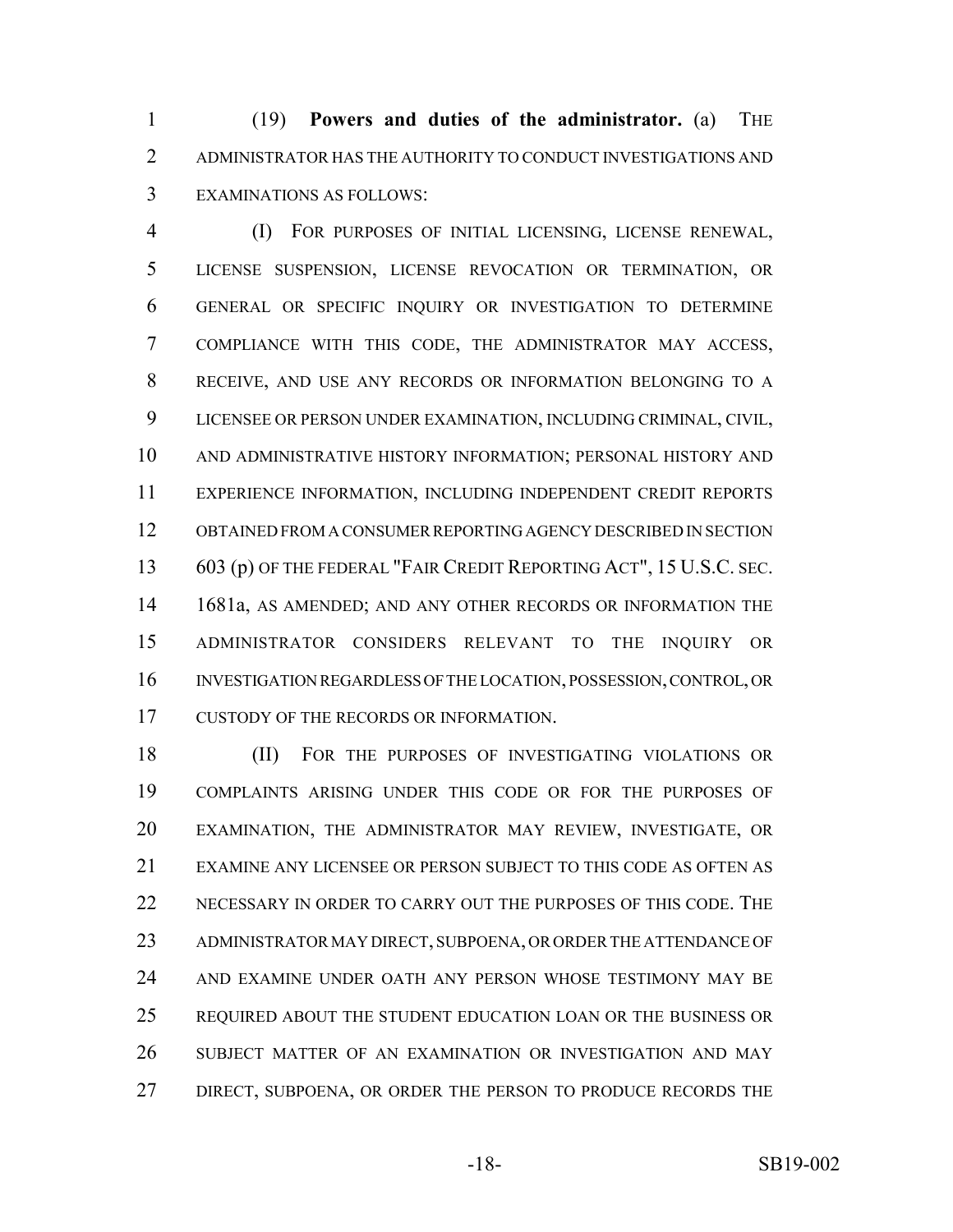ADMINISTRATOR CONSIDERS RELEVANT TO THE INQUIRY.

 (III) IN MAKING AN EXAMINATION OR INVESTIGATION AUTHORIZED BY THIS SECTION, THE ADMINISTRATOR MAY CONTROL ACCESS TO ANY RECORDS OF THE LICENSEE OR PERSON UNDER EXAMINATION OR INVESTIGATION. THE ADMINISTRATOR MAY TAKE POSSESSION OF THE RECORDS OR PLACE A PERSON IN EXCLUSIVE CHARGE OF THE RECORDS IN THE PLACE WHERE THEY ARE USUALLY KEPT.

 (IV) DURING THE PERIOD OF CONTROL, A PERSON MAY NOT REMOVE OR ATTEMPT TO REMOVE ANY OF THE RECORDS EXCEPT PURSUANT TO A COURT ORDER OR WITH THE CONSENT OF THE ADMINISTRATOR. UNLESS THE ADMINISTRATOR HAS REASONABLE GROUNDS TO BELIEVE THE RECORDS OF THE LICENSEE OR PERSON HAVE BEEN, OR ARE AT RISK OF BEING, ALTERED OR DESTROYED FOR PURPOSES OF CONCEALING A VIOLATION OF THIS CODE, THE LICENSEE OR OWNER OF THE RECORDS MAY HAVE ACCESS TO THE RECORDS AS NECESSARY TO CONDUCT ITS ORDINARY BUSINESS AFFAIRS.

 (b) IN ORDER TO CARRY OUT THE PURPOSES OF THIS SECTION, THE ADMINISTRATOR MAY:

 (I) RETAIN ATTORNEYS, ACCOUNTANTS, OR OTHER PROFESSIONALS AND SPECIALISTS AS EXAMINERS, AUDITORS, OR INVESTIGATORS TO CONDUCT OR ASSIST IN THE CONDUCT OF EXAMINATIONS OR 22 INVESTIGATIONS:

**(II) ENTER INTO AGREEMENTS OR RELATIONSHIPS WITH OTHER**  GOVERNMENT OFFICIALS OR REGULATORY ASSOCIATIONS IN ORDER TO IMPROVE EFFICIENCIES AND REDUCE REGULATORY BURDEN BY SHARING RESOURCES, STANDARDIZED OR UNIFORM METHODS OR PROCEDURES, AND 27 RECORDS OR INFORMATION OBTAINED UNDER THIS SECTION;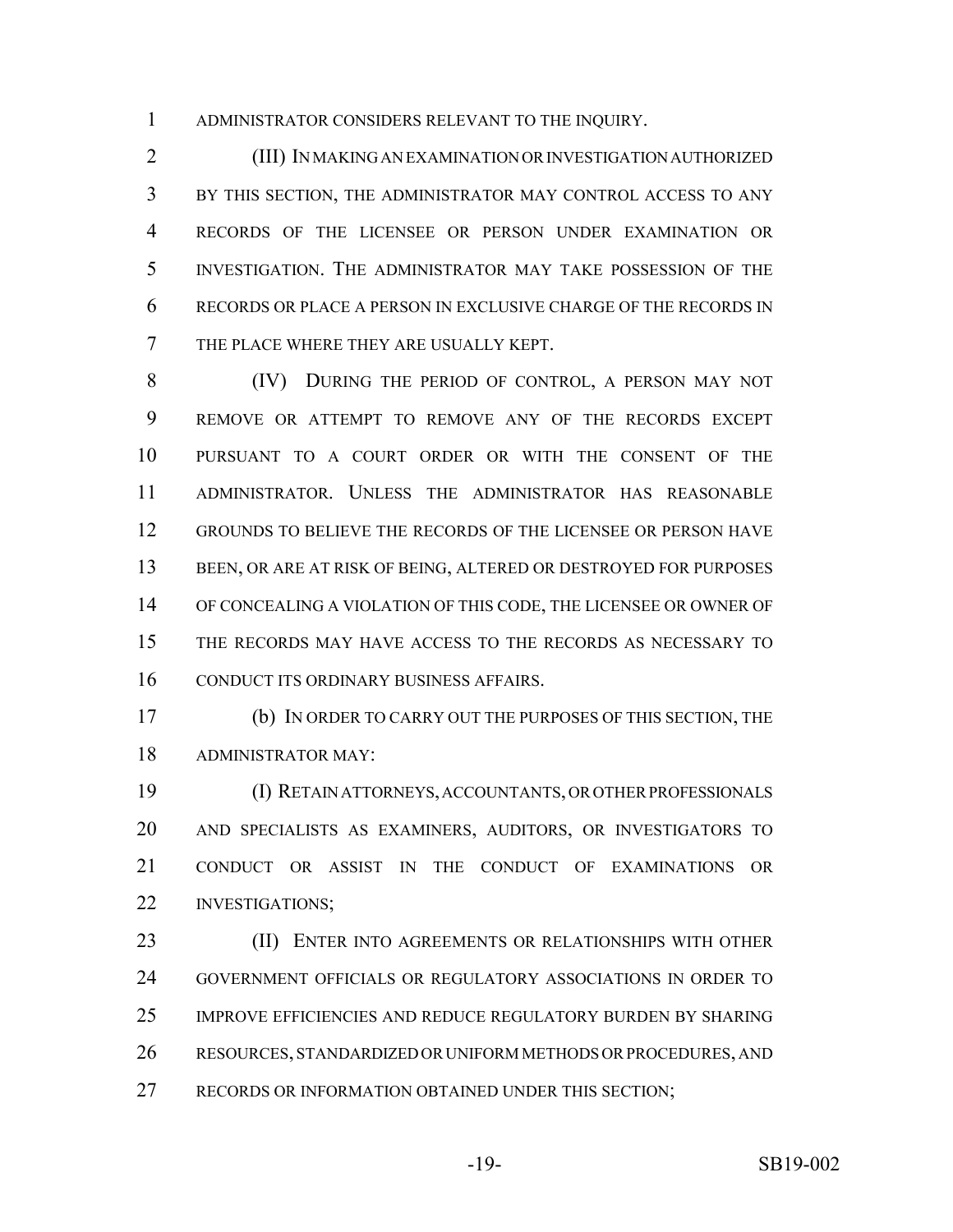(III) USE, HIRE, CONTRACT FOR, OR EMPLOY PUBLICLY OR PRIVATELY AVAILABLE ANALYTICAL SYSTEMS, METHODS, OR SOFTWARE TO EXAMINE OR INVESTIGATE THE LICENSEE OR PERSON SUBJECT TO THIS CODE;

 (IV) ACCEPT AND RELY ON EXAMINATION OR INVESTIGATION REPORTS MADE BY OTHER GOVERNMENT OFFICIALS, WITHIN OR OUTSIDE THIS STATE; AND

 (V) ACCEPT AUDIT REPORTS MADE BY AN INDEPENDENT CERTIFIED PUBLIC ACCOUNTANT FOR THE LICENSEE OR PERSON SUBJECT TO THIS CODE 10 IN THE COURSE OF THAT PART OF THE EXAMINATION COVERING THE SAME GENERAL SUBJECT MATTER AS THE AUDIT AND MAY INCORPORATE THE AUDIT REPORT IN A REPORT OF EXAMINATION, REPORT OF INVESTIGATION, 13 OR OTHER WRITING OF THE ADMINISTRATOR.

 (c) A LICENSEE OR PERSON SUBJECT TO INVESTIGATION OR EXAMINATION UNDER THIS SECTION MAY NOT KNOWINGLY WITHHOLD, ABSTRACT, REMOVE, MUTILATE, OR DESTROY ANY RECORDS OR OTHER INFORMATION RELATING TO INFORMATION REGULATED UNDER THIS CODE.

18 (d) WHENEVER IT APPEARS TO THE ADMINISTRATOR THAT A PERSON HAS VIOLATED, IS VIOLATING, OR IS ABOUT TO VIOLATE A PROVISION OF THIS SECTION OR A RULE ADOPTED PURSUANT TO THIS CODE OR THAT A LICENSEE OR AN OWNER, DIRECTOR, OFFICER, MEMBER, PARTNER, SHAREHOLDER, TRUSTEE, EMPLOYEE, OR AGENT OF THE LICENSEE HAS COMMITTED FRAUD, ENGAGED IN DISHONEST ACTIVITIES, OR MADE A MISREPRESENTATION, THE ADMINISTRATOR MAY TAKE ACTION AGAINST THE PERSON OR LICENSEE IN ACCORDANCE WITH ARTICLE 6 OF 26 THIS TITLE 5.

- 
- (20) **Compliance with federal law.** A STUDENT LOAN SERVICER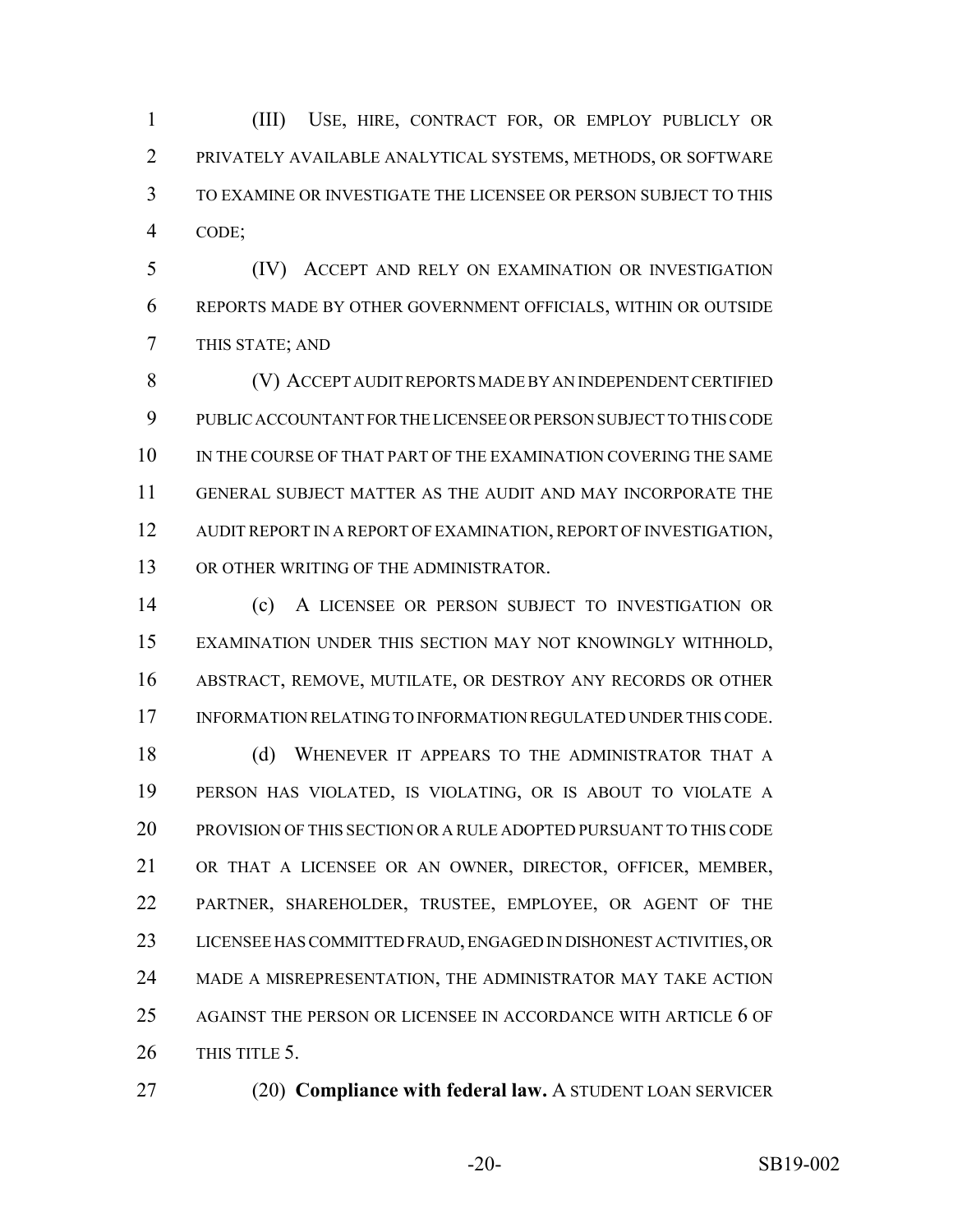SHALL COMPLY WITH ALL APPLICABLE FEDERAL LAWS AND REGULATIONS RELATING TO SERVICING, INCLUDING THE FEDERAL "TRUTH IN LENDING ACT", 15 U.S.C. SEC. 1601 TO 1667f, AS AMENDED, AND THE REGULATIONS ADOPTED PURSUANT TO THAT ACT. IN ADDITION TO ANY OTHER REMEDIES PROVIDED BY LAW, A VIOLATION OF THAT ACT OR REGULATIONS ADOPTED PURSUANT TO THAT ACT IS A VIOLATION OF THIS SECTION AND A BASIS UPON WHICH THE ADMINISTRATOR MAY TAKE ENFORCEMENT ACTION PURSUANT TO THIS CODE.

 (21) **Penalties.** (a) A VIOLATION OF THIS SECTION IS A DECEPTIVE TRADE PRACTICE WITHIN THE MEANING OF SECTION 6-1-105 AND SUBJECT TO THE ENFORCEMENT AND PENALTY PROVISIONS CONTAINED IN SECTION 6-1-107.

 (b) A STUDENT LOAN SERVICER WHO FAILS TO COMPLY WITH ANY REQUIREMENT IMPOSED UNDER THIS SECTION WITH RESPECT TO A STUDENT LOAN BORROWER IS LIABLE IN AN AMOUNT EQUAL TO THE SUM OF:

 (I) ANY ACTUAL DAMAGES SUSTAINED BY THE STUDENT LOAN 17 BORROWER AS A RESULT OF THE FAILURE;

18 (II) A MONETARY AWARD EQUAL TO THREE TIMES THE TOTAL AMOUNT THE STUDENT LOAN SERVICER COLLECTED FROM THE STUDENT LOAN BORROWER;

(III) PUNITIVE DAMAGES AS THE COURT MAY ALLOW; AND

**(IV) IN THE CASE OF ANY SUCCESSFUL ACTION BY A STUDENT LOAN** 23 BORROWER TO ENFORCE THE LIABILITY SET OUT IN THIS SUBSECTION (21), THE COSTS OF THE ACTION, TOGETHER WITH REASONABLE ATTORNEY FEES AS DETERMINED BY THE COURT.

26 (c) THE REMEDIES PROVIDED IN THIS SUBSECTION (21) ARE NOT THE EXCLUSIVE REMEDIES AVAILABLE TO A STUDENT LOAN BORROWER,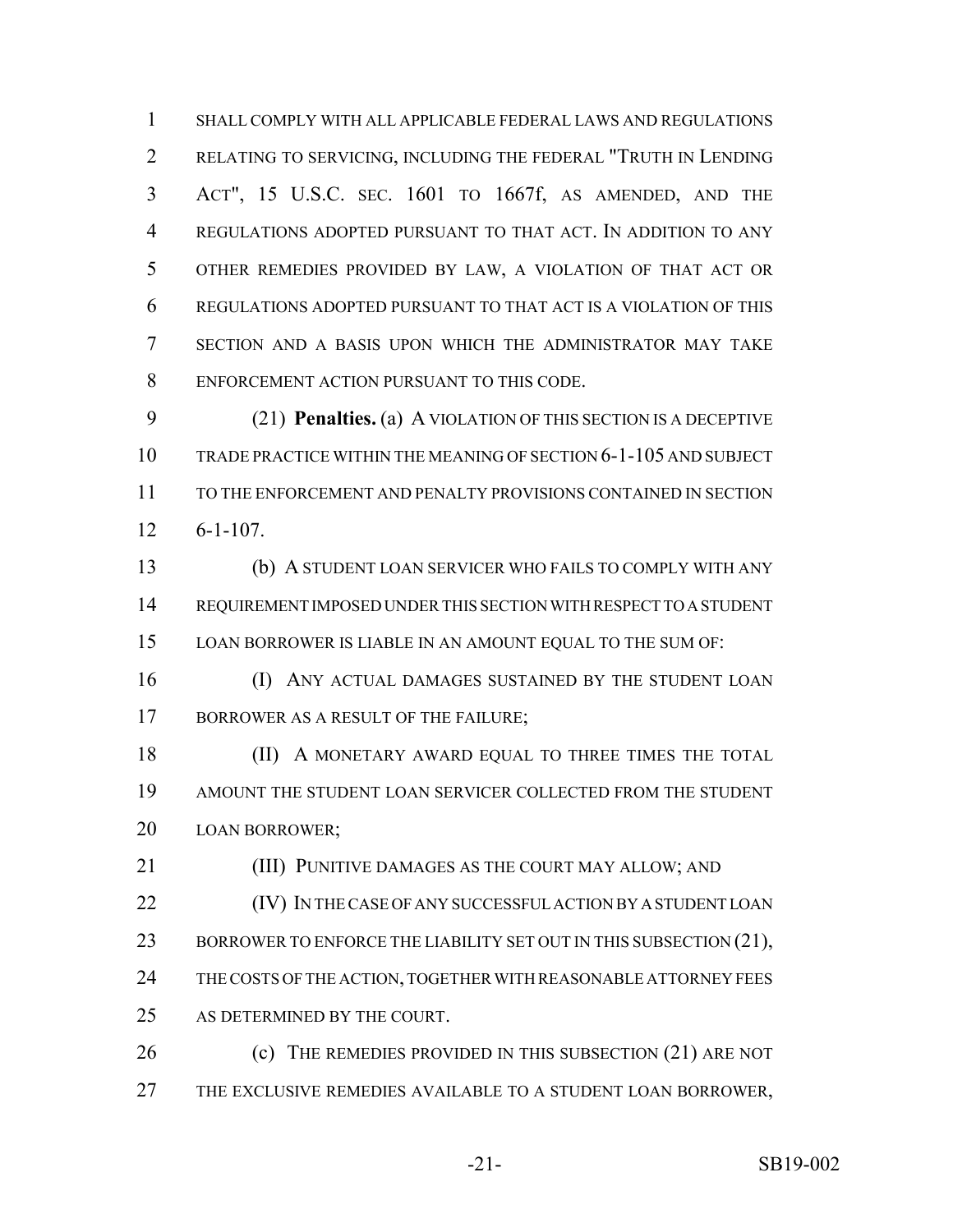NOR MUST THE STUDENT LOAN BORROWER EXHAUST ANY ADMINISTRATIVE REMEDIES PROVIDED UNDER THIS SUBSECTION (21) OR ANY OTHER APPLICABLE LAW BEFORE PROCEEDING UNDER THIS SUBSECTION (21).

 **SECTION 3.** In Colorado Revised Statutes, 5-1-202, **amend** 5  $(1)(f)$  as follows:

**5-1-202. Exclusions.** (1) This code does not apply to:

 (f) Loans made, originated, disbursed, serviced, or guaranteed by an agency, instrumentality, or political subdivision of the state pursuant 9 to article 3.1 of title 23; C.R.S. EXCEPT THAT NOTHING IN THIS 10 SUBSECTION (1)(f) AFFECTS THE ADMINISTRATOR'S ABILITY TO ENFORCE 11 THE CODE IN COMPLIANCE WITH SECTION 5-2-311 WITH REGARD TO THE SERVICING BY A NONGOVERNMENTAL ENTITY OF A LOAN ORIGINATED, DISBURSED, OR GUARANTEED BY AN AGENCY, INSTRUMENTALITY, OR 14 POLITICAL SUBDIVISION OF THE STATE.

 **SECTION 4.** In Colorado Revised Statutes, 6-1-105, **add** (1)(kkk) as follows:

 **6-1-105. Deceptive trade practices.** (1) A person engages in a deceptive trade practice when, in the course of the person's business, vocation, or occupation, the person:

20 (kkk) VIOLATES SECTION 5-2-311.

 **SECTION 5. Act subject to petition - effective date - applicability.** (1) This act takes effect January 1, 2020; except that, if a referendum petition is filed pursuant to section 1 (3) of article V of the state constitution against this act or an item, section, or part of this act within the ninety-day period after final adjournment of the general assembly, then the act, item, section, or part will not take effect unless approved by the people at the general election to be held in November